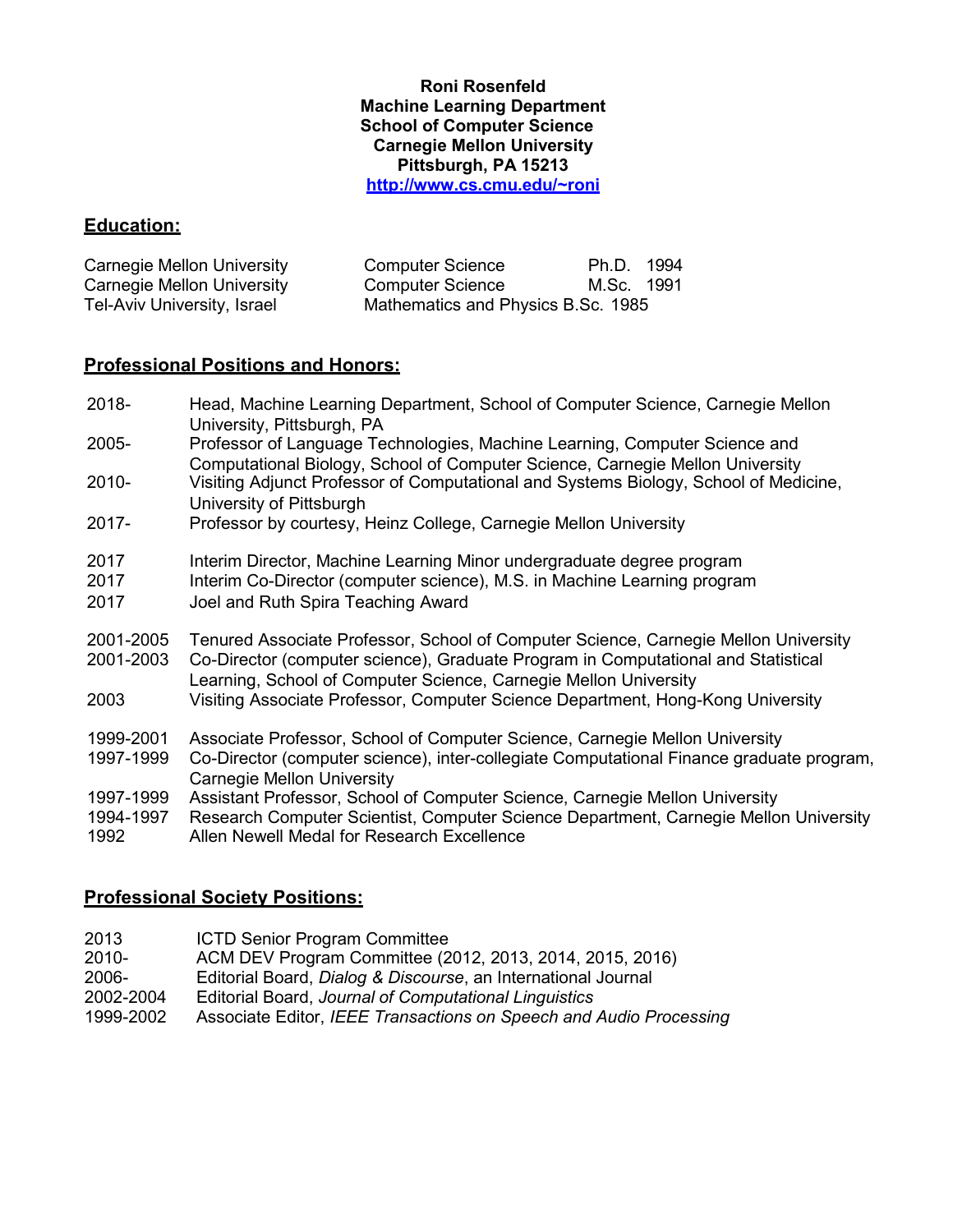### **Current Interests:**

- Forecasting Epidemics
	- o National advocate for the science and technology of epidemic forecasting
	- $\circ$  Top scoring group in forecasting challenges organized by U.S. Government
	- o Named "*Most Accurate Forecaster*" by CDC in 2016; Won competition again in 2017.
- Spoken Dialog Technologies to Aid Socioeconomic Development
	- o Deployed multilingual information systems in Pakistan, India and Guinea
	- $\circ$  Content provided by Punjab government (Pakistan), private jobs agency (India), and World Health Organization (Guinea, Ebola)
	- o Systems spread virally and reached over 180,000 users
	- o CHI *Best Paper* award; Covered widely in the popular press
- Machine Learning for Social Good
- Machine Learning Pedagogy
	- $\circ$  Improving data numeracy in all segments of society

## **Selected Recent Collaborators Outside CMU:**

- Donald S. Burke, MD, Dean, Graduate School of Public Health, University of Pittsburgh
- Matt Biggerstaff, ScD, Centers for Disease Control and Prevention (CDC), Influenza branch
- Umar Saif, PhD, Chair, Punjab IT Board and Vice-Chancellor, Information Technology University (ITU), Lahore, Pakistan

#### **Teaching:**

- Created the "Language and Statistics" course and grew it from a 10 student LTI-only PhD course in 2001 to a 78 student course in 2016, attended by students from all over the School of Computer Science and outside it. In a survey of LTI graduates a few years ago, "Language and Statistics" was voted the most impactful course on their post-CMU career.
- Have been teaching a Masters-level "Machine Learning" course for over 20 years, most recently to a roster of 346 students.
- FCEs (student evaluations) consistently and significantly exceed university, school and departments' norms.

# **Consulting, Legal Expert Testimony, and Technical Board Positions:**

- *DNS Capital*
- *Google, Inc.*
- *Acusis LLC*
- *Irell & Manella LLP*
- *Precision Therapeutics, Inc*.
- *Ignite Venture Partners*
- *Lendable Inc.*
- *Vocollect Inc.*
- *iConverse*
- *Novauris / Aurilab LLC*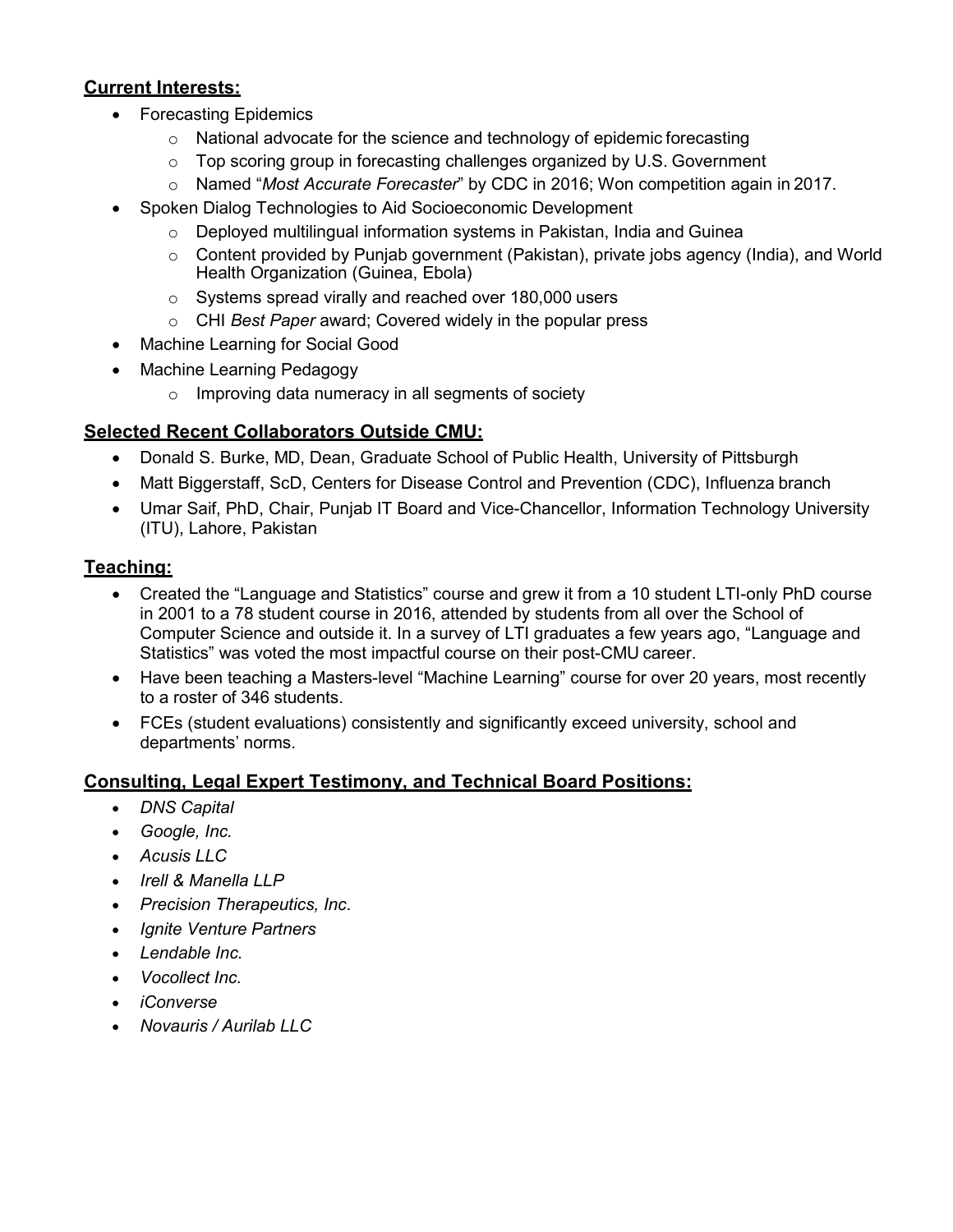# **Current Students:** ( \* co-advised)

- Amanda Coston\* (MLD and Heinz PhD student, Machine Learning and Public Policy)
- Logan Brooks (CSD PhD student, Epi-forecasting)
- Aaron Rumack (MLD PhD student, Epi-forecasting)
- Nuoyu Li (MLD MS student, Epi-forecasting)

### **Graduated PhD and MS Students and Post-Docs:** ( \* co-advised)

- David C. Farrow, "Modeling the Past, Present, and Future of Influenza", PhD Thesis (2016), Dept. of Computational Biology, School of Computer Science, Carnegie Mellon University.
- Lisheng Gao, Masters in Machine Learning (2017), School of Computer Science, CMU
- June Li, Masters in Machine Learning (2017), School of Computer Science, CMU
- Juneki Hong, Masters in Language Technologies (2016), School of Computer Science, CMU
- Agha Ali Raza, "Viral Entertainment as a Vehicle for Disseminating Core Development Services", PhD Thesis (2014), Language Technologies Institute, School of Computer Science, Carnegie Mellon University.
- Chuang Wu, "Phenotype Inference from Genotype in RNA Viruses", PhD Thesis (2014), Dept. of Computational Biology, School of Computer Science, Carnegie Mellon University.
- Peter Schulam, Masters in Language Technologies (2013), School of Computer Science, CMU
- ?Anuroop Sriram, Masters in Language Technologies (2012), School of Computer Science, CMU
- Jahanzeb Sherwani', "Speech Interfaces for Information Access by Low Literate Users", PhD Thesis (2009), Computer Science Department, School of Computer Science, Carnegie Mellon University.
- Yong Lu<sup>\*</sup>, "A Computational Framework for the Analysis of Multi-Species Microarray Data", PhD Thesis (2008), Computer Science Department, School of Computer Science, Carnegie Mellon University.
- Dan Bohus<sup>\*</sup>, "Error Awareness and Recovery in Conversational Spoken Language Interfaces", PhD Thesis (2007), Computer Science Department, School of Computer Science, Carnegie Mellon University.
- Stefanie Tomko, "Improving User Interaction with Spoken Dialog Systems via Shaping", PhD Thesis (2006), Language Technologies Institute, School of Computer Science, CarnegieMellon University.
- Xiaojin (Jerry) Zhu<sup>\*</sup>, "Semi-Supervised Learning with Graphs", PhD Thesis (2005), Language Technologies Institute, School of Computer Science, Carnegie Mellon University.
- Thomas Harris, "The Speech Graffiti Personal Universal Controller: A Speech Interface for Appliances", Masters Thesis (2004), Language Technologies Institute, Schoolof Computer Science, Carnegie Mellon University
- Arthur Toth, Masters in Language Technologies (200?), School of Computer Science, CMU
- Rob Malkin, Masters in Language Technologies (200?), School of Computer Science, CMU
- Lin Chase, ""Error-responsive Feedback Mechanisms for Speech Recognizers", PhD Thesis (1997), Robotics Institute, School of Computer Science, Carnegie Mellon University.
- Andy Walsh, post-doctoral fellow, computational virology, 2005—2008
- Xiaojun Wang, post-doctoral fellow, machine learning, 2000
- Stanley F. Chen, post-doctoral fellow, statistical language modeling, 1997-2000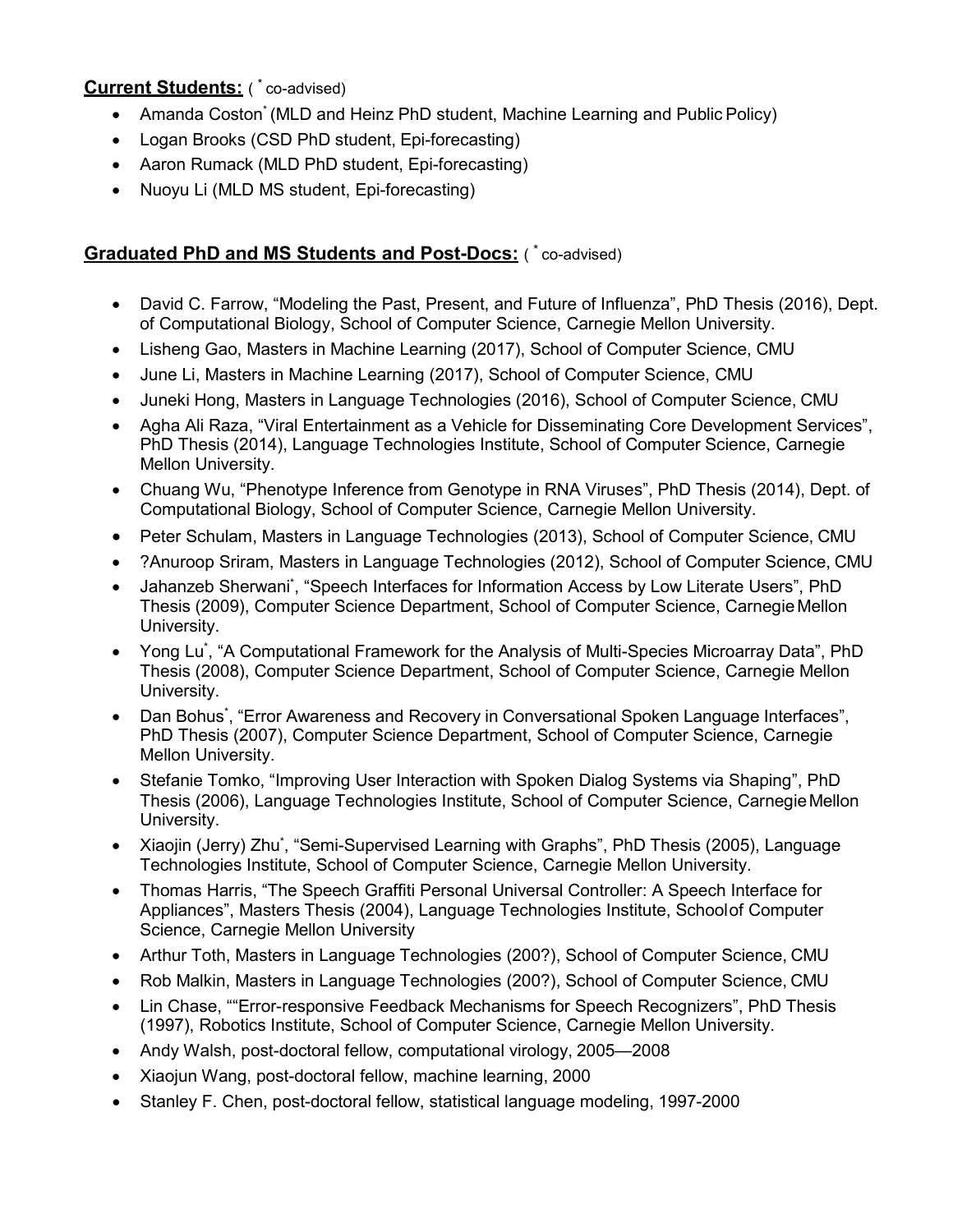• Pierre DuPont, post-doctoral fellow, statistical language modeling, 1996-1997

# **CMU Thesis Committees since 2010:**

- George Montanez, CMU MLD, 2017
- Neil Shah, CMU MLD, 2017
- Ming Sun, CMU LTI, 2016
- Dana Movshovitz-Atias, CMU CSD, 2015
- Danai Koutra, CMU CSD, 2015
- Hai-Son Le, CMU MLD, 2013
- Kenton Murray, CMU LTI (MLT), 2013
- Shan Zhong, CMU CompBio, 2013
- Guy Zinman, CMU CompBio, 2012
- Aditya Prakash, CMU CSD, 2011
- Rachel Brower-Sinning, Joint CompBio with U. Pitt, 2011
- Anne Yust, CMU Math, 2010

# **Major University Service:**

- Faculty Senate Budget and Financial Affairs Committee, 2009—2013.
- SCS committee to design an undergraduate Artificial Intelligence major, 2007—2008.
- University Promotion and Reappointment committee, 2000's.

# **Research Trajectory:**

My initial scientific training was in Mathematics, Physics, Statistics and Computer Science.

Starting in the 1990s, I have worked for two decades on **statistical-computational models of speech and natural language**, with direct application to language technologies such as automatic speech recognition and machine translation. Statistical models of natural language are at the heart of virtually all language technologies, such as speech recognition, machine translation, and information retrieval. In my 1994 Computer Science PhD thesis I showed how to integrate diverse linguistic and statistical knowledge sources into a single consistent Maximum Entropy framework, thereby achieving breakthrough improvements in the predictive quality of the models. Five years later, this work won the "most influential paper in past 5 years" award. Maximum Entropy-based language models are now very commonly used throughout industry and academia.

Rosenfeld R. [A Maximum Entropy Approach to Adaptive Statistical Language Modeling.](http://www.cs.cmu.edu/%7Eroni/papers/me-csl-revised.pdf) *Computer, Speech and Language* **10**, 187--228, 1996 (*2001 CSL award for "Most Influential Paper in the Last 5 Years"*).

While still a graduate student, I developed and source-released a **statistical language modeling toolkit** – the first of its kind – to allow anyone to create statistical language models from their own corpora and experiment with and extend the toolkit's capabilities. This toolkit has been used by more than 100 NLP laboratories in more than 20 countries. Based on user requests, I subsequently redesigned and supervised a revision of the toolkit by a summer student. This work won a Best Student Paper prize.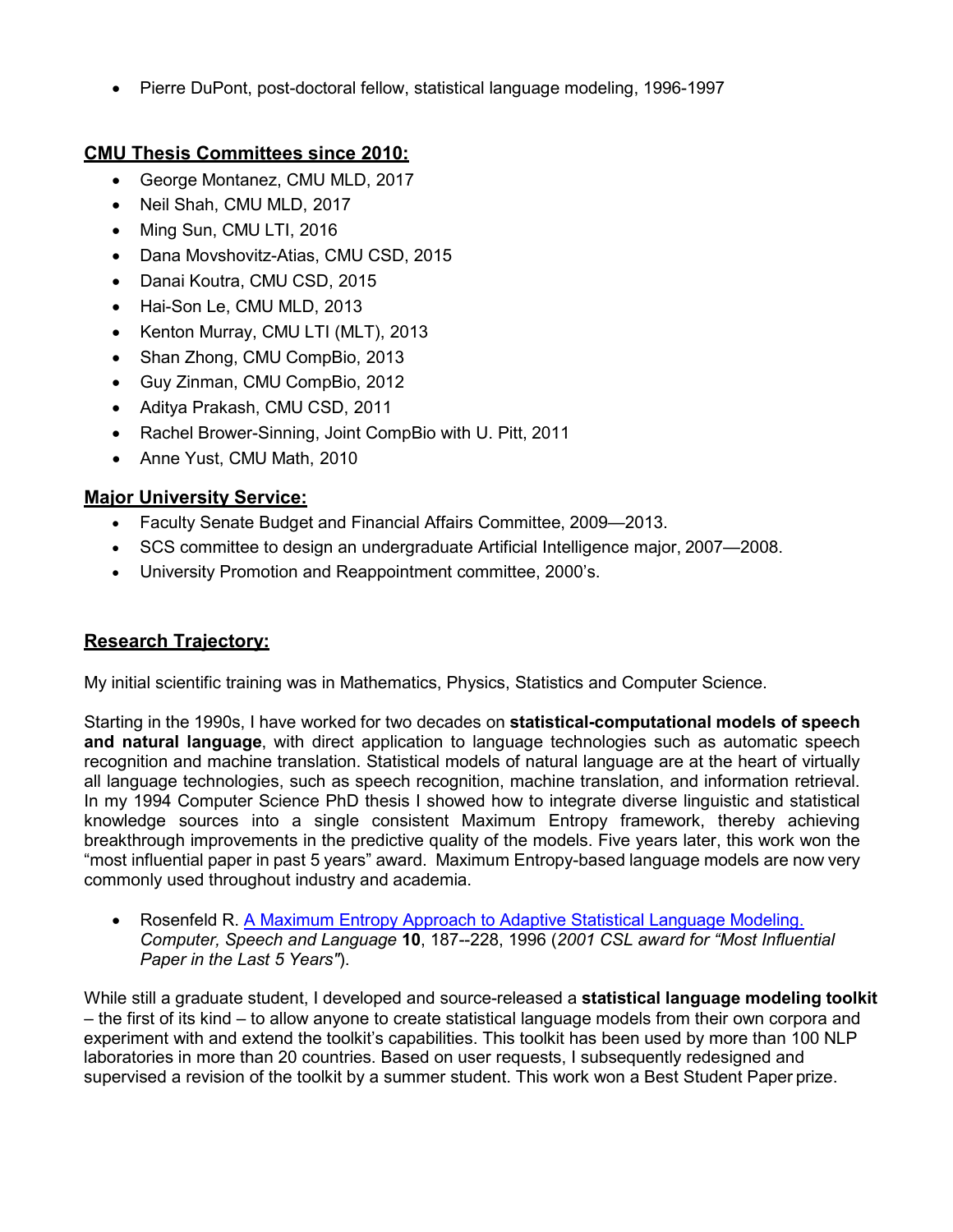More than twenty years later, I continue to receive inquiries, suggestions and thanks from users throughout the world. The toolkit is also in active use by several language technology courses.

- Ronald Rosenfeld. [The CMU Statistical Language Modeling Toolkit, and its use in the 1994 ARPA](http://www.cs.cmu.edu/%7Eroni/papers/SLM-TK-V1-SLT95.pdf) [CSR Evaluation.](http://www.cs.cmu.edu/%7Eroni/papers/SLM-TK-V1-SLT95.pdf) In *Proc. ARPA Spoken Language Technology Workshop,* Austin, TX, January 1995.
- Clarkson P, Rosenfeld R. [Statistical Language Modeling using the CMU-Cambridge toolkit.](http://www.cs.cmu.edu/%7Eroni/papers/SLM-TK-V2-eurospeech-97.pdf) In *Proc. Eurospeech '97*, September 1997 *(ELRA Best Student Paper Prize).*

In the early 2000's, in addition to my statistically-flavored work, I became interested in the **human aspects of speech interfaces**, and initiated and led the design of a universal language for humanmachine speech communication. This was a controversial approach which resulted in significant scientific debate and several prominent publications, but which did not win many adherents.

- Roni Rosenfeld, Dan Olsen and Alexander Rudnicky. [Universal Speech Interfaces.](http://cs.cmu.edu/%7Eroni/papers/USI%20Interactions%20010625.pdf) Interactions, VIII(6), 2001, pp.34--44.
- Stefanie Tomko, Thomas K. Harris, Arthur Toth, James Sanders, Alexander Rudnicky, Roni Rosenfeld. [Towards Efficient Human Machine Speech Communication: The Speech Graffiti](http://cs.cmu.edu/%7Eroni/papers/USI-ACM-TSLP05.pdf) [Project.](http://cs.cmu.edu/%7Eroni/papers/USI-ACM-TSLP05.pdf) *ACM Transactions on Speech and Language Processing,* **2**(1), February 2005.

In the mid 2000's, I started experimenting with using telephone-based automated dialog systems to help **bridge the digital divide** for illiterate and low-literate people **in developing countries**. Our first project, *[HealthLine](http://www.cs.cmu.edu/%7Ehealthline/)*, developed a telephone-based automated dialog system for access to healthcare information by low-literate community health workers in Pakistan. Our current project, *[Polly](http://www.cs.cmu.edu/%7EPolly/)*, uses telephone-based viral entertainment to reach low-literate people in Pakistan, India and Africa, and introduce them to development-related services. In eight months in 2012, Polly spread to over 165,000 users all over Pakistan and fielded over 2.5 million phone calls. In 2013 we launched Polly in Bangalore, India, eventually spreading virally to West Bengal, New Delhi and other areas of India. In March 2015 we deployed Polly in Guinea, for person-to-person spreading of WHO-approved anti-Ebola messages in 12 local languages, in collaboration with the US embassy in Conakry. In 2016 we launched two new services in Pakistan: *Baang*, a voice-based Reddit, and *Sawaal*, a voice-based quiz game. Our work won the prestigious CHI *Best Paper* award, and was covered widely in the popular press, including a story on NPR's *Morning Edition*.

- Agha Ali Raza, Farhan Ul Haq, Zain Tariq, Mansoor Pervaiz, Samia Razaq, Umar Saif and Roni Rosenfeld, [Job Opportunities through Entertainment: Virally Spread Speech-Based Services for](http://www.cs.cmu.edu/%7EPolly/pubs/CHI13.pdf) [Low-Literate Users,](http://www.cs.cmu.edu/%7EPolly/pubs/CHI13.pdf) Proc. ACM SIGCHI Conference on Human Factors in Computing Systems, 2013 (*CHI Best Paper Award*).
- [http://www.npr.org/sections/goatsandsoda/2015/06/01/410026531/how-a-drunken-chipmunk](http://www.npr.org/sections/goatsandsoda/2015/06/01/410026531/how-a-drunken-chipmunk-voice-helps-send-a-public-service-message)[voice-helps-send-a-public-service-message.](http://www.npr.org/sections/goatsandsoda/2015/06/01/410026531/how-a-drunken-chipmunk-voice-helps-send-a-public-service-message)

Also in the 2000's, I trained myself in molecular biology, molecular evolution, virology, immunology and epidemiology, and joined the NIH-funded MIDAS research network to work on understanding RNA **virus evolution** in general and Influenza evolution in particular. I developed machine learning approaches for solving open problems in molecular virology, such as genotype-phenotype mapping in RNA viruses, and active learning algorithms for minimizing the amount of bench work needed to zero in on the set of residues that affect a particular phenotype. The algorithm was later found also useful for predicting mortality in a clinical setting.

• Chuang Wu, Andrew S. Walsh, and Roni Rosenfeld. [Genotype Phenotype Mapping In RNA](http://eproceedings.worldscinet.com/9789814335058/9789814335058_0007.html) Viruses – [Disjunctive Normal Form Learning,](http://eproceedings.worldscinet.com/9789814335058/9789814335058_0007.html) *Proc. PSB, Pacific Symposium on Biocomputing*, Jan 2011. DOI No: [10.1142/9789814335058\\_0007.](http://dx.doi.org/10.1142/9789814335058_0007)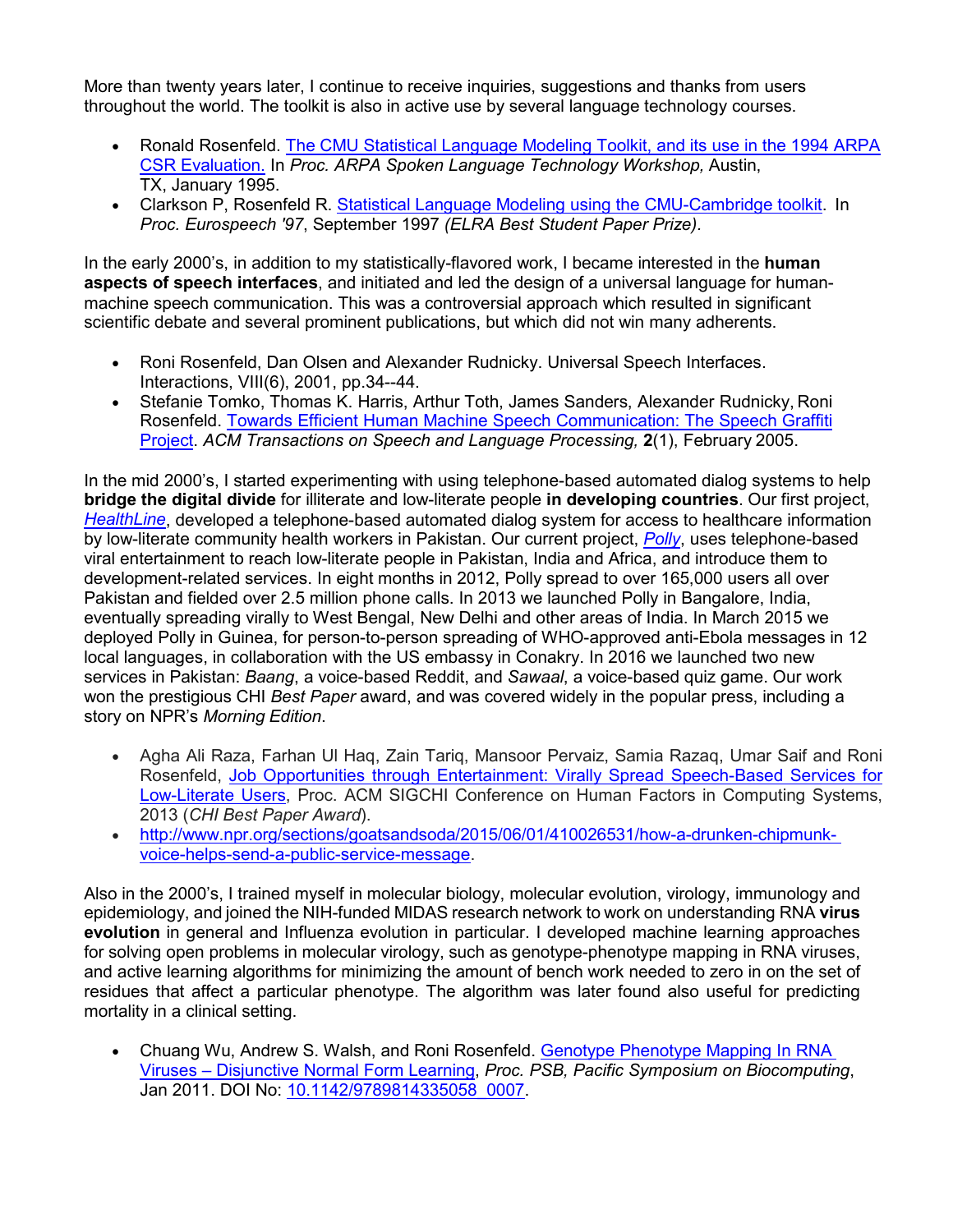• Chuang Wu, Roni Rosenfeld, Gilles Clermont. (2014) [Using Data-Driven Rules to Predict](http://www.ncbi.nlm.nih.gov/pmc/articles/PMC3974677/) [Mortality in Severe Community Acquired Pneumonia.](http://www.ncbi.nlm.nih.gov/pmc/articles/PMC3974677/) *PLoS One*; 9(4): e89053. doi: 10.1371/journal.pone.0089053. PMCID: PMC3974677.

During the 2010's, except for my work in the developing world, I have been focusing my attention on **epidemiological forecasting**. I have made the case for a national initiative in this area, including by circulating white papers calling for standardized evaluations. In parallel, I created and am leading (with Prof. Ryan Tibshirani) the Delphi research group at Carnegie Mellon (delphi.midas.cs.cmu.edu). We developed multiple novel methods for epidemiological forecasting and nowcasting, and have fielded them in real-time, operational systems. We are the only group to have participated (and done very well) in all epidemiological forecasting challenges organized by the U.S. government to date: Influenza 2013—2014 (CDC), Chikungunya 2015 (DARPA), Influenza 2014—2015 (CDC), Dengue 2009—2014 (White House Office of Science and Technology Policy, OSTP). The three distinct forecasting systems we developed won the top 3 places in the most recent CDC flu prediction challenge (out of 14 submissions). In December 2016, [the CDC has named our group "Most Accurate Forecaster" for 2015-2016.](https://www.cdc.gov/flu/spotlights/flu-activity-forecasts-2016-2017.htm)

- [Standardized Evaluation of Epidemiological Models](https://www.cs.cmu.edu/%7Eroni/standardized-evaluation-of-epi-models-rev-09nov2012.pdf) white paper (Last Revised: 09 November 2012)
- **[Predicting The Predictable](http://delphi.midas.cs.cmu.edu/files/PredictingThePredictable_13-04-03.pdf) presentation**
- Brooks LC, Farrow DC, Hyun S, Tibshirani RJ, Rosenfeld R. (2105) Flexible Modeling of Epidemics with an Empirical Bayes Framework, *PLoS Computational Biology*, August 28, 2015. DOI: 10.1371/journal.pcbi.1004382
- Willem G. van Panhuis, Sangwon Hyun, Kayleigh Blaney, Ernesto T. A. Marques, Jr, Giovanini E. Coelho, João Bosco Siqueira, Jr, Ryan Tibshirani, Jarbas B. da Silva, Jr, Roni Rosenfeld. (2014) [Risk of Dengue for Tourists and Teams during the World Cup 2014 in](http://www.ncbi.nlm.nih.gov/pmc/articles/PMC4120682/) [Brazil.](http://www.ncbi.nlm.nih.gov/pmc/articles/PMC4120682/) *PLoS Negl Trop Dis.* July; 8(7): e3063. doi: 10.1371/journal.pntd.0003063. PMCID: PMC4120682.
- David C. Farrow, Logan C. Brooks, Sangwon Hyun, Ryan J. Tibshirani, Donald S. Burke, Roni Rosenfeld (2017) A Human Judgment Approach to Epidemiological Forecasting, *PLoS Computational Biology*, March 10, 2017. DOI: 10.1371/journal.pcbi.1005248

**Full List of Publications:** Because I have worked in diverse areas, no single public bibliographic database contains all or even most of my work.

- For biomedically-related work see [http://www.ncbi.nlm.nih.gov/pubmed/?term=Rosenfeld+Roni%5Bauthor%5D](http://www.ncbi.nlm.nih.gov/pubmed/?term=Rosenfeld%2BRoni%5Bauthor%5D)
- For computer science related work, see http://dblp.uni-trier.de/pers/hd/r/Rosenfeld:Ronald
- For Google Scholar, see <https://scholar.google.com/citations?user=ct3WjtoAAAAJ&hl=en&oi=ao>
- For my own list (with links to most papers), see [http://www.cs.cmu.edu/~roni/publication\\_list.html](http://www.cs.cmu.edu/%7Eroni/publication_list.html)

#### **Publications** (taken from [http://www.cs.cmu.edu/~roni/publication\\_list.html](http://www.cs.cmu.edu/%7Eroni/publication_list.html) on 7/2018):

# **Computational Biology & Epidemiology:**

- Brooks LC, Farrow DC, Hyun S, Tibshirani RJ, Rosenfeld R (2018) Nonmechanistic forecasts of seasonal influenza with iterative one-week-ahead distributions. *PLoS Computational Biology* 14(6): e1006134. doi: 10.1371/journal.pcbi.1006134.
- Matthew Biggerstaff, Michael Johansson, David Alper, Logan C. Brooks, Prithwish Chakraborty, David C. Farrow, Sangwon Hyung, Sasikiran Kandulah, Craig McGowana, Naren Ramakrishnane, Roni Rosenfeld, Jeffrey Shamanh, Rob Tibshirani, Ryan J. Tibshirani, Alessandro Vespignanil, Wan Yangh, Qian Zhangl, Carrie Reed (2018) [Results from the](https://www.sciencedirect.com/science/article/pii/S1755436517300889?via%3Dihub) second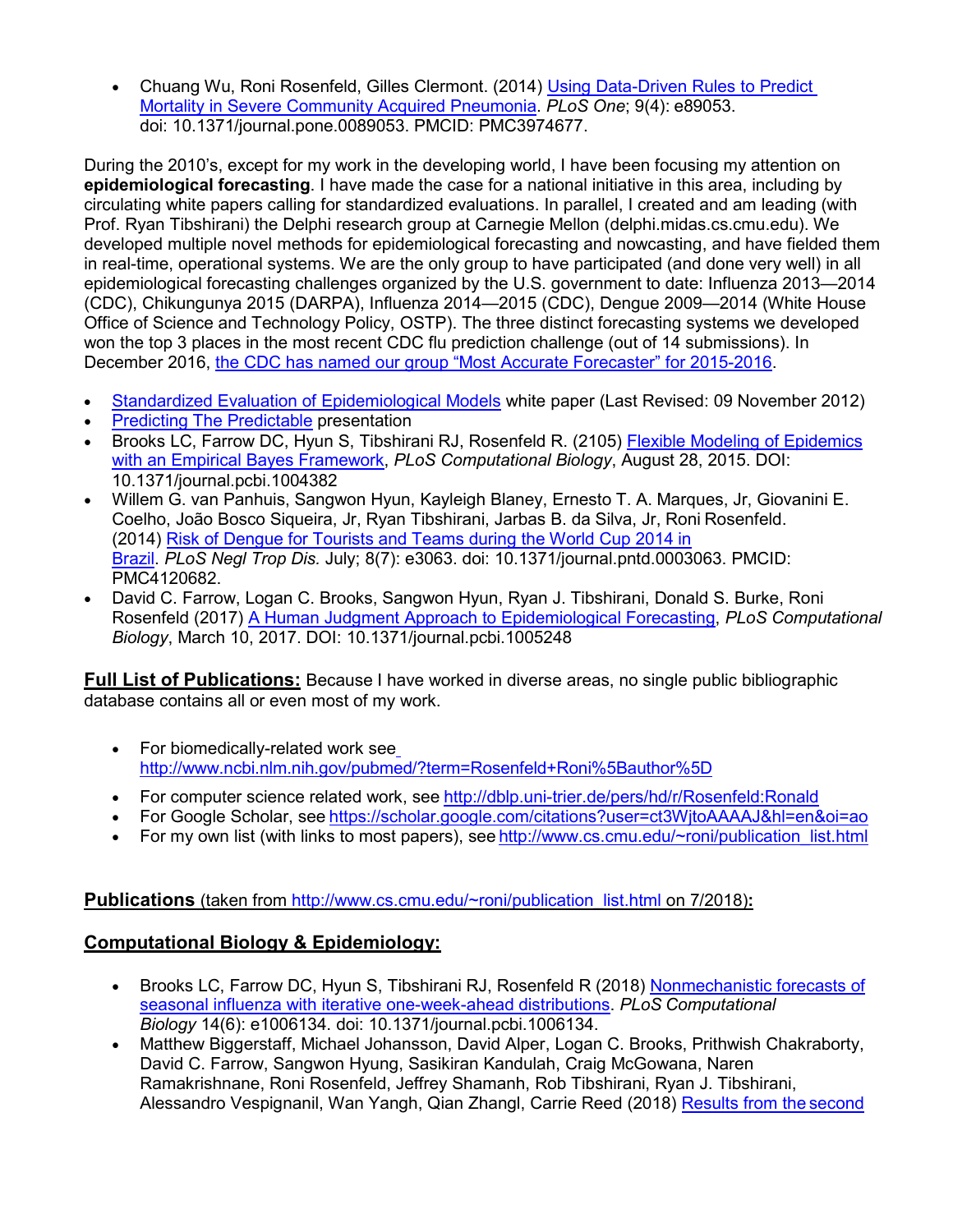[year of a collaborative effort to forecast influenza seasons in the United States,](https://www.sciencedirect.com/science/article/pii/S1755436517300889?via%3Dihub) *Elsevier Epidemics*, February 24, 2018. DOI: 10.1016/j.epidem.2018.02.003.

- David C. Farrow, Logan C. Brooks, Sangwon Hyun, Ryan J. Tibshirani, Donald S. Burke, Roni Rosenfeld (2017) A Human Judgment Approach to Epidemiological Forecasting, *PLoS Computational Biology*, March 10, 2017. DOI: 10.1371/journal.pcbi.1005248
- Matthew Biggerstaff, David Alper, Mark Dredze, Spencer Fox, Isaac Chun-Hai Fung, Kyle S. Hickmann, Bryan Lewis, Roni Rosenfeld, Jeffrey Shaman, Ming-Hsiang Tsou, Paola Velardi, Alessandro Vespignani, Lyn Finelli and for the Influenza Forecasting Contest Working Group (2016). [Results from the centers for disease control and prevention's predict the 2013–2014](http://www.biomedcentral.com/1471-2334/16/357/email?from=email) [Influenza Season Challenge.](http://www.biomedcentral.com/1471-2334/16/357/email?from=email) *BMC Infectious Diseases,* 16:357. DOI: 10.1186/s12879-016-1669 x.
- Brooks LC, Farrow DC, Hyun S, Tibshirani RJ, Rosenfeld R. (2015) Flexible Modeling of Epidemics with an Empirical Bayes Framework, *PLoS Computational Biology*, August 28, 2015. DOI: 10.1371/journal.pcbi.1004382 .
- Farrow DC, Burke DS, Rosenfeld R (2015) Computational Characterization of Transient Strain-Transcending Immunity against Influenza A. *PLoS One* 10(5): e0125047. doi:10.1371/journal.pone.0125047.
- Willem G. van Panhuis, Sangwon Hyun, Kayleigh Blaney, Ernesto T. A. Marques, Jr, GiovaniniE. Coelho, João Bosco Siqueira, Jr, Ryan Tibshirani, Jarbas B. da Silva, Jr, Roni Rosenfeld. (2014) [Risk of Dengue for Tourists and Teams during the World Cup 2014 in Brazil.](http://www.ncbi.nlm.nih.gov/pmc/articles/PMC4120682/) *PLoS Negl Trop Dis.* July; 8(7): e3063. doi: 10.1371/journal.pntd.0003063. PMCID: PMC4120682.
- Sarah Lukens, Jay DePasse, Roni Rosenfeld, Elodie Ghedin, Ericka Mochan, Shawn T Brown, John Grefenstette, Donald S Burke, David Swigon, Gilles Clermont. (2014) [A large-scale](http://www.ncbi.nlm.nih.gov/pmc/articles/PMC4194421/) [immuno-epidemiological simulation of influenza A epidemics.](http://www.ncbi.nlm.nih.gov/pmc/articles/PMC4194421/) *BMC Public Health*; 14: 1019. doi: 10.1186/1471-2458-14-1019. PMCID: PMC4194421.
- Chuang Wu, Roni Rosenfeld, Gilles Clermont. (2014) [Using Data-Driven Rules to Predict](http://www.ncbi.nlm.nih.gov/pmc/articles/PMC3974677/) [Mortality in Severe Community Acquired Pneumonia.](http://www.ncbi.nlm.nih.gov/pmc/articles/PMC3974677/) *PLoS One*; 9(4): e89053. doi: 10.1371/journal.pone.0089053. PMCID: PMC3974677.
- Grefenstette J John, Brown T Shawn, Rosenfeld Roni, DePasse Jay, Stone TB Nathan, Cooley C Phillip, Wheaton D William, Fyshe Alona, Galloway D David, Sriram Anuroop, Guclu Hasan, Abraham Thomas, Burke S Donald. [FRED \(A Framework for Reconstructing Epidemic](http://www.biomedcentral.com/1471-2458/13/940) [Dynamics\): an open-source software system for modeling infectious diseases and control](http://www.biomedcentral.com/1471-2458/13/940) [strategies using](http://www.biomedcentral.com/1471-2458/13/940) census-based population. *BMC Public Health*, 2013, 13:940. DOI: 10.1186/1471-2458-13-940.
- Roni Rosenfeld, John Grefenstette, Donald Burke (2012) [A Proposal for Standardized](http://www.cs.cmu.edu/%7Eroni/standardized-evaluation-of-epi-models-rev-09nov2012.pdf)  [Evaluation of Epidemiological Models.](http://www.cs.cmu.edu/%7Eroni/standardized-evaluation-of-epi-models-rev-09nov2012.pdf) Whitepaper, November 9, 2012.
- Alex Beutel, B. Aditya Prakash, Roni Rosenfeld and Christos Faloutsos. [Interacting Viruses on a](http://people.cs.vt.edu/%7Ebadityap/papers/competing-coexistence-kdd12.pdf) [Network: Can both survive?](http://people.cs.vt.edu/%7Ebadityap/papers/competing-coexistence-kdd12.pdf) Proc. SIGKDD 2012, Beijing.
- B. Aditya Prakash, Alex Beutel, Roni Rosenfeld and Christos Faloutsos. [Winner Takes All:](http://cs.cmu.edu/%7Eroni/papers/WinnerTakesAll-WWW2012.pdf) [Competing Viruses or Ideas on fair-play Networks,](http://cs.cmu.edu/%7Eroni/papers/WinnerTakesAll-WWW2012.pdf) Proc. *WWW2012.*
- Daniel Percival, Kathryn Roeder, Roni Rosenfeld and Larry Wasserman. Structured Sparse Regression with Application to HIV Drug Resistance, *The Annals of Applied Statistics*, 2011, Vol. 5, No. 2A, 628–644, DOI: [10.1214/10-AOAS428,](http://dx.doi.org/10.1214/10-AOAS428) or [arXiv.](http://arxiv.org/abs/1002.3128)
- Chuang Wu, Andrew S. Walsh, and Roni Rosenfeld. [Genotype Phenotype Mapping In RNA](http://eproceedings.worldscinet.com/9789814335058/9789814335058_0007.html) Viruses – [Disjunctive Normal Form Learning,](http://eproceedings.worldscinet.com/9789814335058/9789814335058_0007.html) *Proc. PSB, Pacific Symposium on Biocomputing*, Jan 2011. DOI No: [10.1142/9789814335058\\_0007.](http://dx.doi.org/10.1142/9789814335058_0007)
- Lee BY, Brown ST, Cooley P, Grefenstette JJ, Zimmerman RK, Zimmer SM, Potter MA, Rosenfeld R, Wheaton WD, Wiringa AE, Bacon KM, Burke DS. [Vaccination Deep into a](http://www.cs.cmu.edu/%7Eroni/papers/SwineFluThirdWave%202010.pdf) [Pandemic Wave: Potential Mechanisms for a 'Third Wave' and the Impact of Vaccination,](http://www.cs.cmu.edu/%7Eroni/papers/SwineFluThirdWave%202010.pdf) *Am J Prev Med.* 2010 Nov;39(5):e21-9.
- Chuang Wu, Andrew S. Walsh, Roni Rosenfeld: Identification of Viral Protein Genotypic Determinants Using Combinatorial Filtering and Active Learning. BIBE 2010: 162-167.
- Y. Lu, R. Rosenfeld, G.J. Nau and Z. Bar-Joseph, [Cross species expression analysis of innate](http://cs.cmu.edu/%7Eroni/papers/LuRosenfeldNauBar-Joseph10.pdf) [immune response.](http://cs.cmu.edu/%7Eroni/papers/LuRosenfeldNauBar-Joseph10.pdf) *Journal of Computational Biology*, 17(3):253-68, 2010. Earlier version published in Proceedings of *RECOMB2009* [ [conference website](http://compbio.mit.edu/recombsat/) | [proceedings.](http://www.springerlink.com/content/978-3-642-02007-0) ]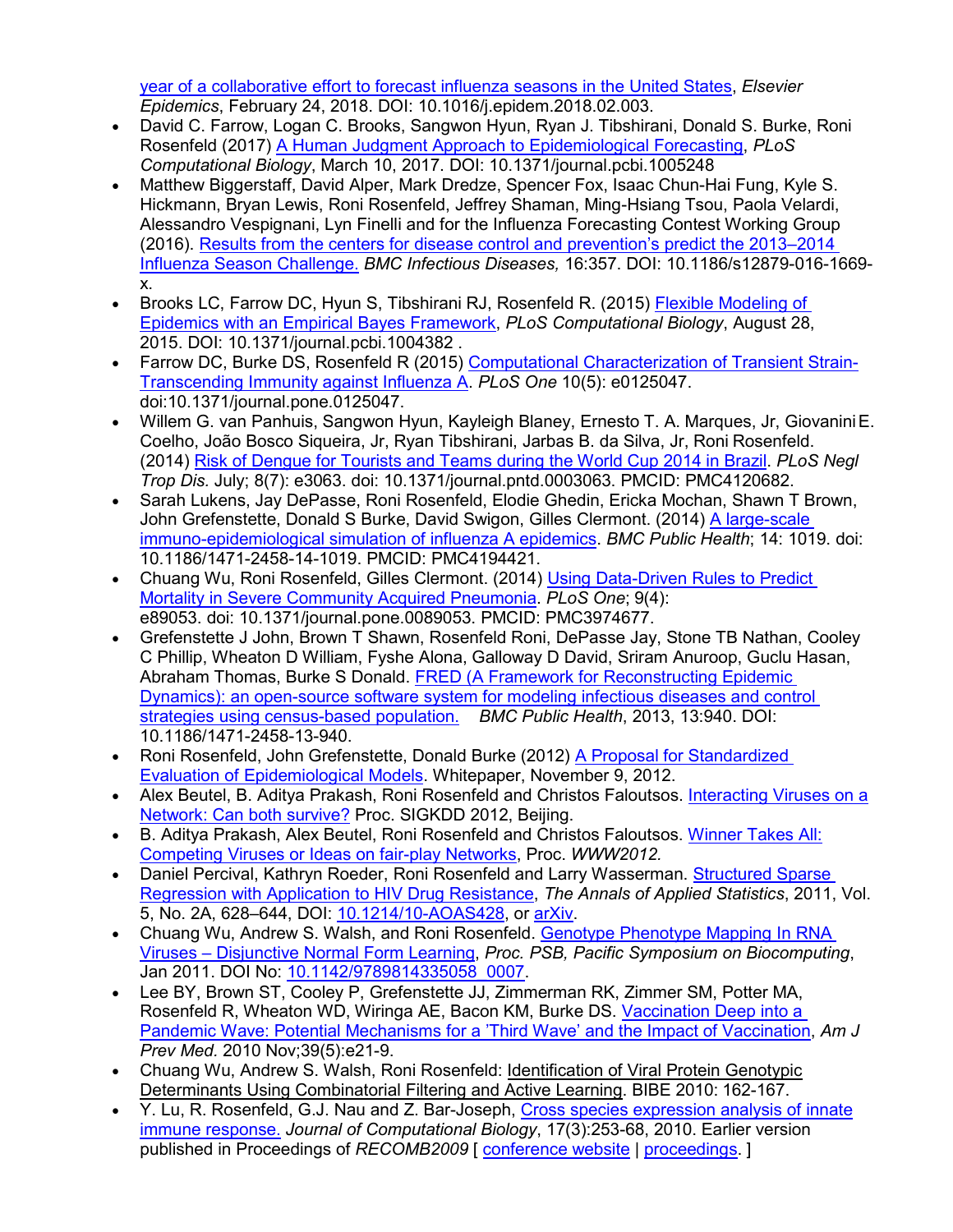- Dreisigmeyer D, Rosenfeld R, DePasse J, Ghedin E, Price I, Clermont G. A multi-reservoir model of influenza evolution*. J Crit Care* 2009; 24(3):e33-e34.
- Y. Lu, R. Rosenfeld, I. Simon, G.J. Nau and Z. Bar-Joseph, [A Probabilistic Generative Model for](http://nar.oxfordjournals.org/cgi/reprint/gkn434?ijkey=9k9ckh3DnsGaPj8&keytype=ref) [GO Enrichment Analysis,](http://nar.oxfordjournals.org/cgi/reprint/gkn434?ijkey=9k9ckh3DnsGaPj8&keytype=ref) *Nucleic Acids Res*. 36(17):e109, Epub Aug 1 2008. Also Proceedings *RECOMB Satellite Conference on Systems Biology* 2007.[ [abstract](http://nar.oxfordjournals.org/cgi/content/abstract/gkn434?ijkey=9k9ckh3DnsGaPj8&keytype=ref) | [html](http://nar.oxfordjournals.org/cgi/content/full/gkn434?ijkey=9k9ckh3DnsGaPj8&keytype=ref) | [pdf](http://nar.oxfordjournals.org/cgi/reprint/gkn434?ijkey=9k9ckh3DnsGaPj8&keytype=ref) | [conference](http://www.recomb2007.com/html/accepted_papers.html) [website](http://www.recomb2007.com/html/accepted_papers.html) ]
- Y. Lu, S. Mahony, P.V. Benos, R. Rosenfeld, I. Simon, L.L. Breeden and Z. Bar-Joseph, Selecting a threshold for identifying cell cycle genes, *Genome Biology*, 9:403, 2008. [ [html](http://genomebiology.com/2008/9/6/403) | [pdf](http://genomebiology.com/content/pdf/gb-2008-9-6-403.pdf) ] (correspondence -- our response is in the second part).
- Y. Lu, S. Mahony, P.V. Benos, R. Rosenfeld, I., Simon, L.L. Breeden and Z. Bar-Joseph[,](http://genomebiology.com/content/pdf/gb-2007-8-7-r146.pdf) [Combined Analysis Reveals a Core Set of Cycling Genes,](http://genomebiology.com/content/pdf/gb-2007-8-7-r146.pdf) *Genome Biology* 2007, 8:R146. [ [pdf](http://genomebiology.com/content/pdf/gb-2007-8-7-r146.pdf) [|](http://genomebiology.com/2007/8/7/R146) [http](http://genomebiology.com/2007/8/7/R146) | [supplements](http://genomebiology.com/2007/8/7/R146/additional/) | [supporting website](http://www.cs.cmu.edu/%7Elyongu/pub/ccc/) | [\(Ranked 2nd in Hidden](http://www.cs.cmu.edu/%7Elyongu/hidden_jewels_screen_shot.png) Jewels).
- Yong Lu, Roni Rosenfeld and Ziv Bar-Joseph. [Identifying Cycling Genes by Combining Sequence](http://bioinformatics.oxfordjournals.org/cgi/reprint/22/14/e314.pdf) [Homology and Expression Data,](http://bioinformatics.oxfordjournals.org/cgi/reprint/22/14/e314.pdf) *J. Bioinformatics*, 22(14):e314-322, 2006. Also presented in *The Fourteenth International Conference on Intelligence Systems for Molecular Biology* ( [ISMB 2006,](http://ismb2006.cbi.cnptia.embrapa.br/) [Aug 7-10, Fortaleza, Brazil\)](http://ismb2006.cbi.cnptia.embrapa.br/) [ bib | [.pdf](http://bioinformatics.oxfordjournals.org/cgi/reprint/22/14/e314.pdf) | [http](http://bioinformatics.oxfordjournals.org/cgi/content/abstract/22/14/e314) ].
- Henry C.M. Leung, Francis Y.L. Chin, S.M. Yiu, Roni Rosenfeld, W.W. Tsang, [Finding Motifs with](http://cs.cmu.edu/%7Eroni/papers/Transcription_Factors_JCB.pdf) [Insufficient Number of Strong Binding Sites,](http://cs.cmu.edu/%7Eroni/papers/Transcription_Factors_JCB.pdf) *Journal of Computational Biology*, *12(6)*, pp. 686– 701, 2005.
- Rose Hoberman, Judith Klein-Seetharaman and Roni Rosenfeld, [Inferring Property Selection](http://cs.cmu.edu/%7Eroni/papers/PBC-appliedbio.pdf) [Pressure from Positional Residue Conservation,](http://cs.cmu.edu/%7Eroni/papers/PBC-appliedbio.pdf) *Appl. Bioinformatics.* 2004; 3(2-3): 167-179 [\(](http://www.ncbi.nlm.nih.gov/entrez/query.fcgi?cmd=Retrieve&db=pubmed&dopt=Abstract&list_uids=15693742) [pubmed,](http://www.ncbi.nlm.nih.gov/entrez/query.fcgi?cmd=Retrieve&db=pubmed&dopt=Abstract&list_uids=15693742) [pdf\)](http://www.cs.cmu.edu/%7Eroseh/Papers/applBioinf04.pdf). Also Proc. Biological Language Modeling Conference, November 2003. (Best Student Presentation award).
- Ziv Bar-Joseph, Shlomit Farkash, David K. Gifford, Itamar Simon and Roni Rosenfeld, [Deconvolving Cell-Cycle Expression Data with Complementary Information,](http://cs.cmu.edu/%7Eroni/papers/decon-resync-ismb04.pdf) *J. Bioinformatics*,(Proceedings of ISMB), 20 Suppl. 1, pp. I23-I30, 2004.
- Francis Y.L. Chin, Henry C.M. Leung, S.M. Yiu, T.W. Lam, Roni Rosenfeld, W.W. Tsang, DavidK. Smith, Y.Jiang, [Finding Motifs for Insufficient Number of Sequences with Strong Binding to](http://www.cs.hku.hk/%7Ecmleung2/papers/RECOMB04.pdf) [Transcription Factor,](http://www.cs.hku.hk/%7Ecmleung2/papers/RECOMB04.pdf) *Proceedings of Annual International Conference on Research in Computational Molecular Biology (RECOMB)*, 2004, pages 125 - 132.
- Madhavi Ganapathiraju, Judith Klein-Seetharaman, Roni Rosenfeld, Jaime Carbonell and Raj Reddy, [Comparative n-gram analysis of whole-genome sequences.](http://cs.cmu.edu/%7Eroni/papers/Ganapathirajuetal02.pdf) Proc. *HLT'02: Human Language Technologies Conference*, San Diego, March, 2002.
- Madhavi Ganapathiraju, Judith Klein-Seetharaman, Roni Rosenfeld, Jaime Carbonell and Raj Reddy, [Rare and frequent amino acid n-grams in whole-genome](http://cs.cmu.edu/%7Eroni/papers/Ganapathiraju-RECOMB2002.pdf) protein [sequences.](http://cs.cmu.edu/%7Eroni/papers/Ganapathiraju-RECOMB2002.pdf) *RECOMB'02: The Sixth Annual International Conference on Research in Computational Molecular Biology*, Washington DC, USA, April, 2002.
- Judith Klein-Seetharaman, Madhavi Ganapathiraju, Jaime Carbonell, Roni Rosenfeld and Raj Reddy, [Differences in usage of local combinations of amino acids in various genomes.](http://cs.cmu.edu/%7Eroni/papers/Klein-Seetharaman-Amino-Acids-01.pdf) *Proc. International Symposium On Crystallography And Bioinformatics in Structural Biology*, Bangalore, India, November, 2001.

# **Spoken Language Technologies for Development:**

- Agha Ali Raza, Bilal Saleem, Shan Randhawa, Zain Tariq, Awais Athar, Umar Saif, Roni Rosenfeld. Baang: A Viral Speech-based Social Platform for Under-Connected Populations. In *Proceedings of the 2018 ACM SIGCHI Conference on Human Factors in Computing Systems*, April 21-26, Montréal, Canada.
- Agha Ali Raza, Rajat Kulshreshtha, Spandana Gella, Sean Blagsvedt, Maya Chandrasekaran, Bhiksha Raj, Roni Rosenfeld, [Viral Spread via Entertainment and Voice Messaging Among](http://www.cs.cmu.edu/%7E./Polly/publications/2016--ICTD--Viral_Spread_via_Entertainment_and_Voice-Messaging_Among_Telephone_Users_in_India.pdf) [Telephone Users in India.](http://www.cs.cmu.edu/%7E./Polly/publications/2016--ICTD--Viral_Spread_via_Entertainment_and_Voice-Messaging_Among_Telephone_Users_in_India.pdf) In Proceedings of the International Conference on Information and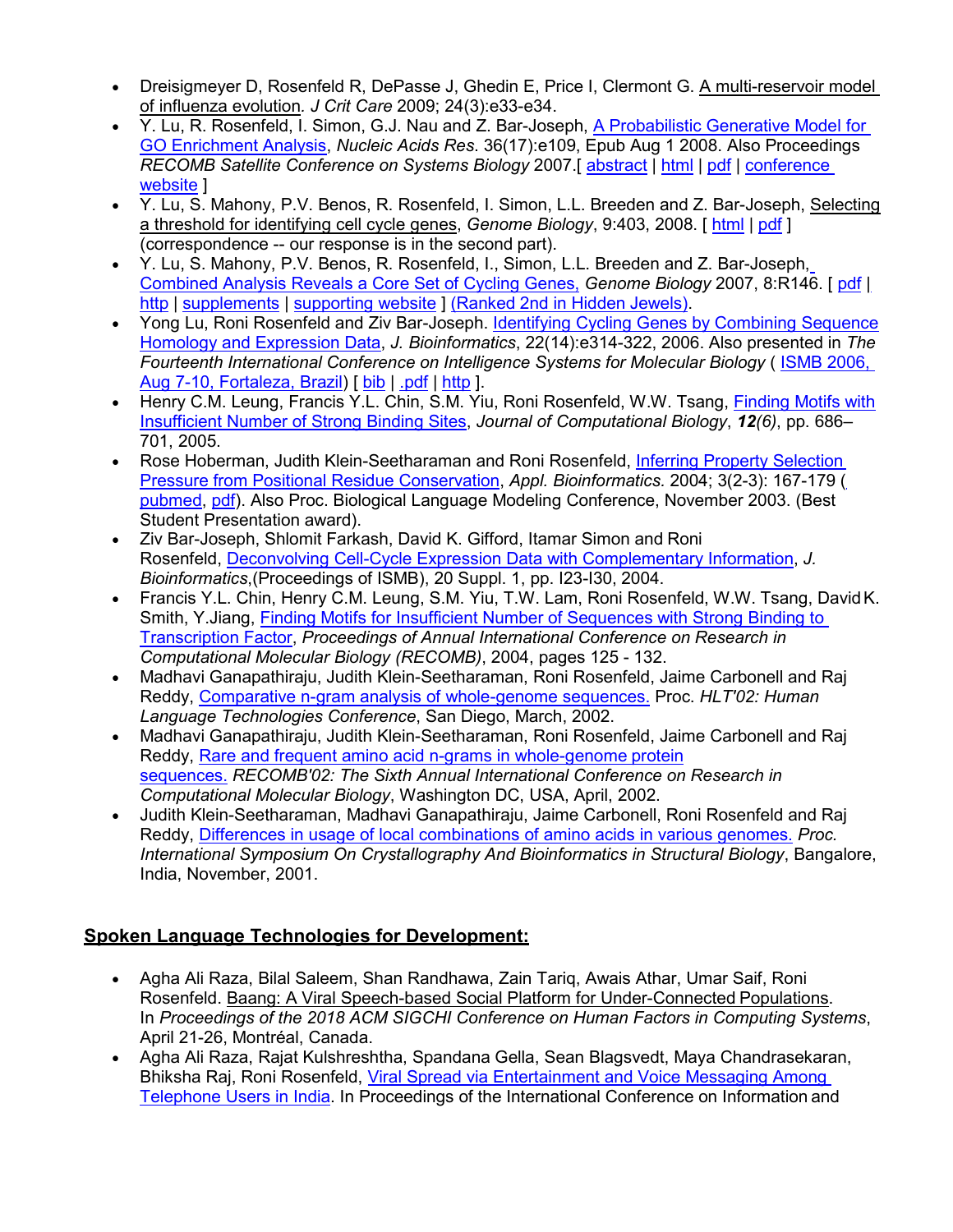Communication Technologies and Development (ICTD '16), Jun 03-06, 2016, Ann Arbor, Michigan, USA.

- Aditya Vashistha, Agha Ali Raza, Umar Saif, Roni Rosenfeld, Richard Anderson, [Changing](http://www.cs.cmu.edu/%7Earaza/publications/2016--DevCon-CHI--Changing_Perceptions_of_Citizens_of_India_and_Pakistan.pdf) [Perceptions of Citizens of India and Pakistan.](http://www.cs.cmu.edu/%7Earaza/publications/2016--DevCon-CHI--Changing_Perceptions_of_Citizens_of_India_and_Pakistan.pdf) In Development Consortium: HCI Across Borders and Proceedings of the 2016 ACM SIGCHI Conference on Human Factors in Computing Systems. May 07-12, 2016, San Jose, USA.
- Nikolas Wolfe, Juneki Hong, Agha Ali Raza, Bhiksha Raj, Roni Rosenfeld. [Combating Ebola](http://www.cs.cmu.edu/%7Eroni/papers/wolfe%2Bhong%2Braza%2Braj%2Brosenfeld.slate15.paper.pdf) [Through Voice Messaging: Rapid Development of Public Health Education Systems in Low-](http://www.cs.cmu.edu/%7Eroni/papers/wolfe%2Bhong%2Braza%2Braj%2Brosenfeld.slate15.paper.pdf)[Literacy Multilingual Environments.](http://www.cs.cmu.edu/%7Eroni/papers/wolfe%2Bhong%2Braza%2Braj%2Brosenfeld.slate15.paper.pdf) Proc. *SLaTe* (2015).
- Yibin Lin, Agha Ali Raza, Jay-Yoon Lee, Danai Koutra, Roni Rosenfeld and Christos Faloutsos. [Influence Propagation: Patterns, Model and a Case Study.](http://cs.cmu.edu/%7Eroni/papers/pakdd-14.pdf) *PAKDD2014 (The 18th Pacific-Asia Conference on Knowledge Discovery and Data Mining)*, May 13-16, 2014, Tainan, Taiwan.
- Haohan Wang, Agha Ali Raza, Yibin Lin and Roni Rosenfeld. [Behavior Analysis of Low-literate](http://cs.cmu.edu/%7Eroni/papers/DEV4-CRv2.1.pdf) [Users of a Viral Speech-based Telephone Service.](http://cs.cmu.edu/%7Eroni/papers/DEV4-CRv2.1.pdf)*ACM DEV-4*, December 6-7, 2013, Cape Town, South Africa.
- Agha Ali Raza, Farhan Ul Haq, Zain Tariq, Mansoor Pervaiz, Samia Razaq, Umar Saif and Roni Rosenfeld, Job Opportunities [through Entertainment: Virally Spread Speech-Based Services for](http://www.cs.cmu.edu/%7EPolly/pubs/CHI13.pdf) [Low-Literate Users,](http://www.cs.cmu.edu/%7EPolly/pubs/CHI13.pdf) in *Proceedings of the 2013 ACM SIGCHI Conference on Human Factors in Computing Systems*. April 27-May 2, 2013, Paris, France. *CHI Best Paper Award*. [\(Extended](http://www.cs.cmu.edu/%7EPolly/pubs/CHI13-Extended.pdf) [Version\)](http://www.cs.cmu.edu/%7EPolly/pubs/CHI13-Extended.pdf).
- Agha Ali Raza, Farhan Ul Haq, Zain Tariq, Umar Saif and Roni Rosenfeld, [Spread and](http://www.cs.cmu.edu/%7EPolly/pubs/Dev13-abs.pdf) [Sustainability: The Geography and Economics of Speech-Based Services.](http://www.cs.cmu.edu/%7EPolly/pubs/Dev13-abs.pdf) In *ACM DEV 3*, January 11-12, 2013, Bangalore, India (also see the [poster\)](http://www.cs.cmu.edu/%7EPolly/pubs/Dev13-post.pdf).
- Hao Yee Chan and Roni Rosenfeld. [Discriminative Pronunciation Learning for Speech](http://cs.cmu.edu/%7Eroni/papers/salaam-DEV2012.pdf) [Recognition for Resource Scarce Languages.](http://cs.cmu.edu/%7Eroni/papers/salaam-DEV2012.pdf) *Proc. ACM DEV 2012, Annual ACM Symposium on Computing for Development*, March 2012, Atlanta, GA.
- Agha Ali Raza, Mansoor Pervaiz, Samia Razaq, Christina Milo, Guy Alster, Jahanzeb Sherwani, Umar Saif, Roni Rosenfeld. [Viral Entertainment as a Vehicle for Disseminating Speech-Based](http://cs.cmu.edu/%7Eroni/papers/Polly1-ICTD2012.pdf) [Services to Low-Literate Users.](http://cs.cmu.edu/%7Eroni/papers/Polly1-ICTD2012.pdf) Proc. *IEEE/ACM Int'l Conference on Information and Communication Technologies and Development*, (ICTD) Atlanta, GA, March 2012.
- Fang Qiao, Jahanzeb Sherwani, Roni Rosenfeld. [Small-Vocabulary Speech Recognition for](http://cs.cmu.edu/%7Eroni/papers/salaam-DEV2010.pdf) [Resource-Scarce Languages.](http://cs.cmu.edu/%7Eroni/papers/salaam-DEV2010.pdf) *Proc. ACM DEV 2010, Annual ACM Symposium on Computing for Development*, December 2010, London, UK.
- Jahanzeb Sherwani, Nosheen Ali, Carolyn Rose, Roni Rosenfeld. [Orality-Grounded HCID:](http://www.cs.cmu.edu/%7Ejsherwan/pubs/orality-hcid-itid09.pdf) [Understanding the Oral User.](http://www.cs.cmu.edu/%7Ejsherwan/pubs/orality-hcid-itid09.pdf) J. *Information Technologies & International Development*, Special Issue on Human Computer Interaction and Development, December 2009.
- Jahanzeb Sherwani, Roni Rosenfeld. [Speech vs. Touch-tone: Telephony Interfaces for](http://www.cs.cmu.edu/%7Eroni/papers/slt%20ictd09%20submit.pdf) [Information Access by Low Literate Users.](http://www.cs.cmu.edu/%7Eroni/papers/slt%20ictd09%20submit.pdf) Proc. *IEEE/ACM Int'l Conference on Information and Communication Technologies and Development*, Doha, Qatar, April 2009.
- Weber, F., Bali, K., Rosenfeld, R., and Toyama, K. Unexplored Directions in Spoken Language Technology for Development. Proc. *2nd IEEE Workshop on Spoken Language Technology*, December 2008.
- Jahanzeb Sherwani, Roni Rosenfeld. [The Case for Speech and Language Technologies for](http://www.cs.cmu.edu/%7Ejsherwan/pubs/case-slt4d.pdf) [Developing Regions.](http://www.cs.cmu.edu/%7Ejsherwan/pubs/case-slt4d.pdf) In *Proc. Human-Computer Interaction for Community and International Development workshop*, Florence, Italy, April 2008.
- Jahanzeb Sherwani, Nosheen Ali, Sarwat Mirza, Anjum Fatma, Yousuf Memon, Mehtab Karim, Rahul Tongia, Roni Rosenfeld. [HealthLine: Speech-based Access to Health Information by Low](http://www.cs.cmu.edu/%7Ejsherwan/pubs/ictd07.pdf)[literate Users.](http://www.cs.cmu.edu/%7Ejsherwan/pubs/ictd07.pdf) In *Proc. IEEE/ACM Int'l Conference on Information and Communication Technologies and Development*, Bangalore, India, December 2007.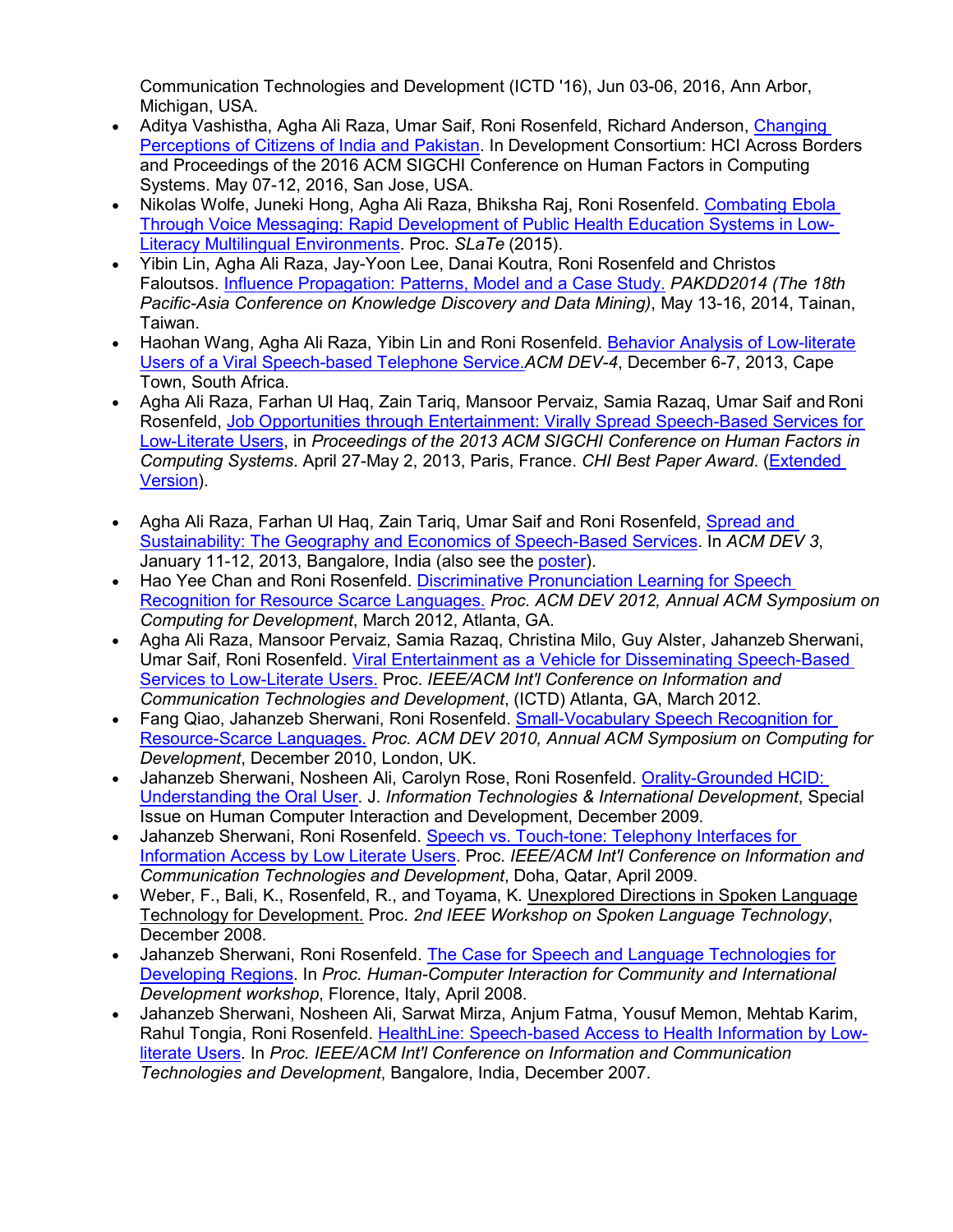- Jahanzeb Sherwani, Nosheen Ali, Rahul Tongia, Roni Rosenfeld, Yousuf Memon, Mehtab Karim, Gregory Pappas. [HealthLine: Towards Speech-based Access to Health Information by Semi](http://www.cs.cmu.edu/%7Ejsherwan/pubs/simpe2007.pdf)[literate Users.](http://www.cs.cmu.edu/%7Ejsherwan/pubs/simpe2007.pdf) In *Proc. Speech in Mobile and Pervasive Environments,* Singapore, September 2007.
- Jahanzeb Sherwani, Rahul Tongia, Roni Rosenfeld, Yousuf Memon, Mehtab Karim, Gregory Pappas. [Towards Speech Interfaces for Health Information Access by Semi-literate Users.](http://www.cs.cmu.edu/%7Ejsherwan/pubs/ijcai2007.pdf) In *Proc. AI in ICT for Development,*Hyderabad,India, January 2007.

# **Human-Machine Speech Communication:**

- Jahanzeb Sherwani, Stefanie Tomko, and Roni Rosenfeld. [Sublime: A Speech-](http://www.cs.cmu.edu/%7Ejsherwan/pubs/icassp2006.pdf) and Language[based Information Management Environment.](http://www.cs.cmu.edu/%7Ejsherwan/pubs/icassp2006.pdf) In *Proc. IEEE Int.l Conference on Acoustics, Speech and Signal Processing,* Toulouse, France, May 2006.
- Stefanie Tomko, Thomas K. Harris, Arthur Toth, James Sanders, Alexander Rudnicky, Roni Rosenfeld. [Towards Efficient Human Machine Speech Communication: The Speech Graffiti](http://cs.cmu.edu/%7Eroni/papers/USI-ACM-TSLP05.pdf) [Project.](http://cs.cmu.edu/%7Eroni/papers/USI-ACM-TSLP05.pdf) *ACM Transactions on Speech and Language Processing,* **2**(1), February 2005.
- Stefanie Tomko and Roni Rosenfeld. [Shaping Spoken Input in User-Initiative Systems.](http://cs.cmu.edu/%7Eroni/papers/ICSLP04slt.pdf) *Proc. ICSLP 2004*.
- Thomas K. Harris and Roni Rosenfeld. [A Universal Speech Interface for Appliances.](http://cs.cmu.edu/%7Eroni/papers/icslp2004-appl.pdf) *Proc. ICSLP 2004*.
- Stefanie Tomko and Roni Rosenfeld. [Speech Graffiti vs. Natural Language: Assessing the User](http://cs.cmu.edu/%7Eroni/papers/HLT04.pdf) [Experience.](http://cs.cmu.edu/%7Eroni/papers/HLT04.pdf) *Proc. HLT/NAACL*, Boston, MA, 2004.
- Stefanie Tomko and Roni Rosenfeld. [Speech Graffiti habitability: What do users really say?](http://cs.cmu.edu/%7Eroni/papers/SigDial04.pdf) *Proc. SIGDIAL*, Boston, MA, 2004.
- Stanjeev Banerjee et. al. (group paper), [Creating Multi-Modal, User-Centric Records of Meetings](http://cs.cmu.edu/%7Eroni/papers/Creating%20Multi-Modal%20User-Centric%20Records%20of%20Meetings%20with%20the%20C.pdf) [with the Carnegie Mellon Meeting Recorder Architecture,](http://cs.cmu.edu/%7Eroni/papers/Creating%20Multi-Modal%20User-Centric%20Records%20of%20Meetings%20with%20the%20C.pdf) In *Proc. ICASSP 2004.*
- Brad A. Myers, Jeffrey Nichols, Jacob O. Wobbrock, Kevin Litwack, Michael Higgins, Joe Hughes, Thomas K. Harris, Roni Rosenfeld, Mathilde Pignol[.Handheld Devices for Control,](http://cs.cmu.edu/%7Eroni/papers/hcic2003.pdf) *Human-Computer Interaction Consortium (HCIC 2003),* Winter Park, CO, Feb 5-9, 2003*.*
- Jeffrey Nichols, Brad A. Myers, Michael Higgins, Joseph Hughes, Thomas K. Harris, Roni Rosenfeld, Kevin Litwack. [Personal Universal Controllers: Controlling Complex Appliances With](http://cs.cmu.edu/%7Eroni/papers/chi2003pucdemo.pdf) [GUIs and Speech.](http://cs.cmu.edu/%7Eroni/papers/chi2003pucdemo.pdf) *Extended Abstract CHI'2003: Human Factors in Computing Systems*. (Demonstration Abstract). Fort Lauderdale, Florida, April 5-10, 2003. pp. 624-625.
- Arthur Toth, Thomas K. Harris, James Sanders, Stefanie Shriver, Roni Rosenfeld. [Towards](http://cs.cmu.edu/%7Eroni/papers/ICSLP02-toolkit.pdf) [Every-Citizen's Speech Interface: An Application Generator for Speech Interfaces to Databases.](http://cs.cmu.edu/%7Eroni/papers/ICSLP02-toolkit.pdf) Proc. *7th International Conference on Spoken Language Processing (ICSLP/Interspeech 2002)*.
- Jeffrey Nichols, Brad Myers, Thomas K. Harris, Roni Rosenfeld, Stefanie Shriver, Michael Higgins, Joseph Hughes. Requirements [for Automatically Generating Multi-Modal Interfaces for](http://cs.cmu.edu/%7Eroni/papers/pucICMI.pdf) [Complex Appliances.](http://cs.cmu.edu/%7Eroni/papers/pucICMI.pdf) *Proc. IEEE Fourth International Conference on Multimodal Interfaces (ICMI'02),* Pittsburgh, PA. October 14-16, 2002. pp. 377-382.
- Jeffrey Nichols, Brad Myers, Michael Higgins, Joseph Hughes, Thomas K. Harris, Roni Rosenfeld, Mathilde Pignol. [Generating Remote Control Interfaces for Complex Appliances](http://cs.cmu.edu/%7Eroni/papers/PebblesPUCuist.pdf) *15th Annual Symposium on User Interface Software & Technology (UIST'02)*. 27-30 Oct. 2002, Paris,France. pp. 161-170.
- Stefanie Shriver and Roni Rosenfeld. [Keyword Selection, and the Universal Speech Interface](http://cs.cmu.edu/%7Eroni/papers/ShriverRosenfeld02a.pdf) [Project.](http://cs.cmu.edu/%7Eroni/papers/ShriverRosenfeld02a.pdf) *Proc. AVIOS,* San Jose, CA,2002.
- Stefanie Shriver and Roni Rosenfeld. [Keywords for a Universal Speech Interface.](http://cs.cmu.edu/%7Eroni/papers/ShriverRosenfeld02b.pdf) *Proc. ACM Conference on Human Factors in Computing Systems (CHI)*, Minneapolis, MN, 2002.
- Roni Rosenfeld, Dan Olsen and Alexander Rudnicky. [Universal](http://cs.cmu.edu/%7Eroni/papers/USI%20Interactions%20010625.pdf) Speech [Interfaces.](http://cs.cmu.edu/%7Eroni/papers/USI%20Interactions%20010625.pdf) *Interactions,* **VIII**(6), 2001, pp.34--44. Earlier version published as [Universal Human-](http://cs.cmu.edu/%7Eroni/papers/USI-TR-00-114.pdf)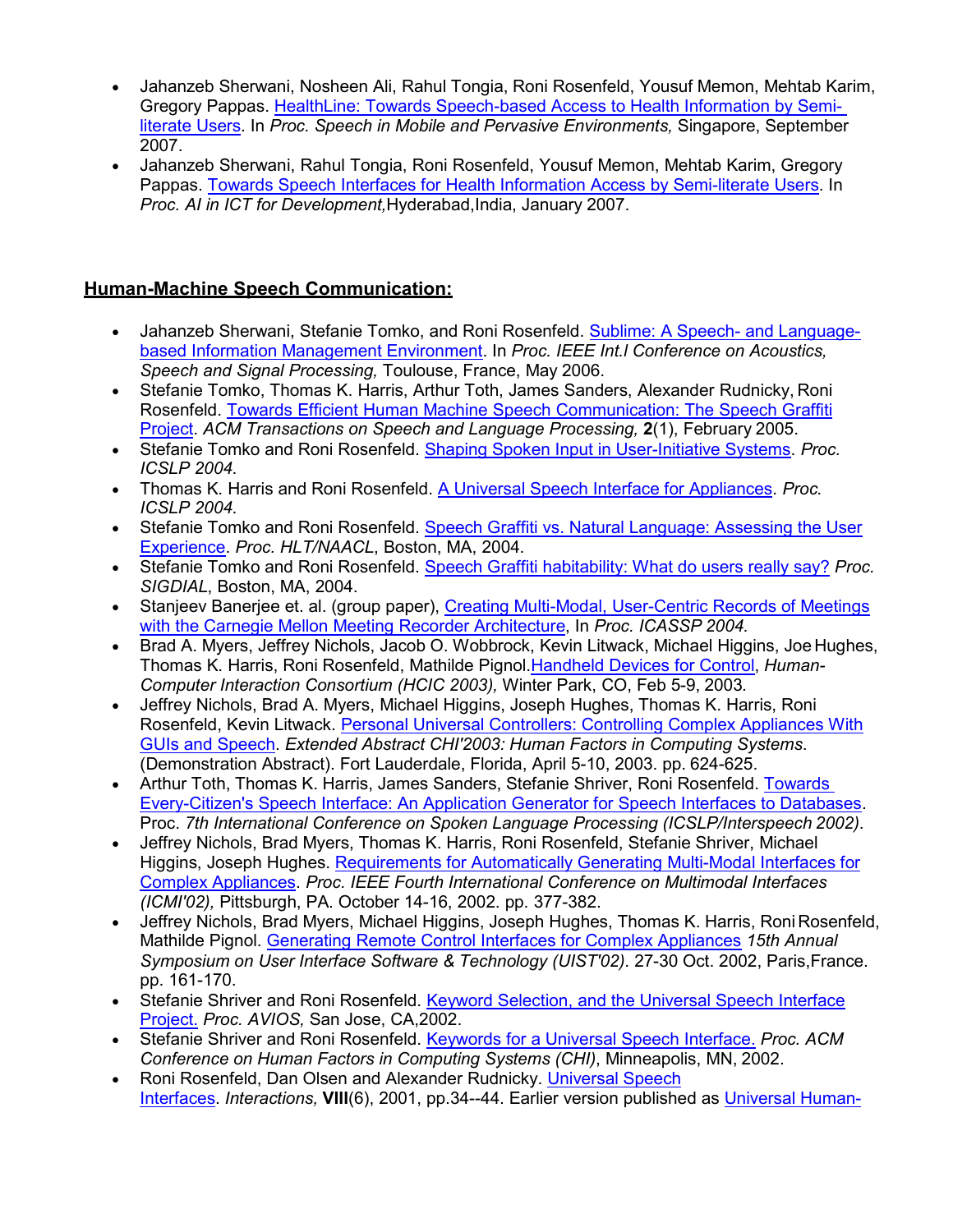[Machine Speech Interface: A White paper.](http://cs.cmu.edu/%7Eroni/papers/USI-TR-00-114.pdf) *Technical Report CMU-CS-00-114,* School of Computer Science, Carnegie Mellon University, Pittsburgh, PA, March 2000.

- Stefanie Shriver, Arthur Toth, Xiaojin Zhu, Alex Rudnicky, Roni Rosenfeld. [A Unified Design for](http://www.cs.cmu.edu/%7Eroni/papers/CHI01.pdf) [Human-Machine Voice Interaction.](http://www.cs.cmu.edu/%7Eroni/papers/CHI01.pdf) In *Proc. CHI 2001*.
- Stefanie Shriver, Roni Rosenfeld, Xiaojin Zhu, Arthur Toth, Alex Rudnicky, Markus Flueckiger. [Universalizing Speech: Notes from the USI Project.](http://www.cs.cmu.edu/%7Eroni/papers/ES01.pdf) In*Proc. Eurospeech 2001*.
- Stefanie Shriver, Alan W Black and Roni Rosenfeld. [Audio Signals in Speech Interfaces. \(web](http://www.cs.cmu.edu/%7Eawb/papers/ICSLP2000_audmark/audiomarking.html) [page\)](http://www.cs.cmu.edu/%7Eawb/papers/ICSLP2000_audmark/audiomarking.html) In *Proc. ICSLP 2000*.
- Ronald Rosenfeld, Xiaojin Zhu, Stefanie Shriver, Arthur Toth, Kevin Lenzo, AlanW Black. [Towards a Universal Speech Interface. \(web page\)](http://www.cs.cmu.edu/%7Eawb/papers/ICSLP2000_usi/usi.html) In *Proc. ICSLP 2000*.

## **Statistical/Machine Learning Methods in Speech and Language Processing:**

- Mark Johnson, Sanjeev Khudanpur, Mari Ostendorf and Roni Rosenfeld (eds.), Mathematical Foundations of Speech and Language Processing, The IMA volumes in Mathematics and Its Applications, **138**, Springer, 2004.
- Xiaojin Zhu and Roni Rosenfeld, [Improving Trigram Language Modeling with the World Wide](http://cs.cmu.edu/%7Eroni/papers/ZhuRosenfeld01.pdf) [Web.](http://cs.cmu.edu/%7Eroni/papers/ZhuRosenfeld01.pdf) In *Proc ICASSP 2001*, longer version published as Technical Report [CMU-CS-00-171](http://www.cs.cmu.edu/%7Eroni/papers/CMU-CS-00-171.pdf)
- Roni Rosenfeld, Stanley F. Chen and Xiaojin Zhu. [Whole-Sentence Exponential Language](http://www.cs.cmu.edu/%7Eroni/papers/wsme-csl-00.pdf) [Models: a Vehicle for Linguistic-Statistical Integration.](http://www.cs.cmu.edu/%7Eroni/papers/wsme-csl-00.pdf)*Computers Speech and Language,* **15**(1), 2001.
- Can Cai, Roni Rosenfeld and Larry Wasserman. [Exponential Language Models, Logistic](http://www.cs.cmu.edu/%7Eroni/papers/wsme-coherence-LVCSR-0005.pdf) [Regression, and Semantic Coherence.](http://www.cs.cmu.edu/%7Eroni/papers/wsme-coherence-LVCSR-0005.pdf) In *Proc. NIST/DARPA Speech Transcription Workshop*, May 2000.
- Chris Paciorek and Roni Rosenfeld. [Minimum Classification Error Training in Exponential](http://www.cs.cmu.edu/%7Eroni/papers/wsme-mce-LVCSR-0005.pdf) [Language Models.](http://www.cs.cmu.edu/%7Eroni/papers/wsme-mce-LVCSR-0005.pdf) In *Proc. NIST/DARPA Speech Transcription Workshop*, May 2000.
- Ronald Rosenfeld. [Two decades of Statistical Language Modeling: Where Do We GoFrom](http://www.cs.cmu.edu/%7Eroni/papers/survey-slm-IEEE-PROC-0004.pdf) [Here?](http://www.cs.cmu.edu/%7Eroni/papers/survey-slm-IEEE-PROC-0004.pdf) *Proceedings of the IEEE*, **88(**8), 2000.
- Ronald Rosenfeld, [Incorporating Linguistic Structure into Statistical](http://www.cs.cmu.edu/%7Eroni/papers/ILSiSLM-Royal-Soc.pdf) Language [Models,](http://www.cs.cmu.edu/%7Eroni/papers/ILSiSLM-Royal-Soc.pdf) *Philosophical Transactions of the Royal Society, Series A,* **358**(1769), pp. 1311--1324, April 2000.
- Ronald Rosenfeld, Larry Wasserman, Can Cai, Xiaojin Zhu. [Interactive Feature Induction and](http://www.cs.cmu.edu/%7Eroni/papers/wsme-logreg-IEEE-ASRU-9912.pdf) [Logistic Regression for Whole Sentence Exponential Language Models.](http://www.cs.cmu.edu/%7Eroni/papers/wsme-logreg-IEEE-ASRU-9912.pdf) In *Proc. IEEE workshop on Automatic Speech Recognition and Understanding*, Keystone, Colorado, December 1999.
- Xiaojin Zhu, Stanley Chen and Ronald Rosenfeld. [Linguistic Features for Whole Sentence](http://www.cs.cmu.edu/%7Eroni/papers/wsme-LingFeat-eurospeech-9909.pdf) [Maximum Entropy Language Models.](http://www.cs.cmu.edu/%7Eroni/papers/wsme-LingFeat-eurospeech-9909.pdf) In *Proc. Eurospeech '99*, Hungary, September 1999.
- Kristie Seymore, Andrew McCallum and Ronald Rosenfeld. [Learning Hidden Markov Model](http://www.cs.cmu.edu/%7Eroni/papers/iestruct-aaaiws99.pdf) [Structure for Information Extraction.](http://www.cs.cmu.edu/%7Eroni/papers/iestruct-aaaiws99.pdf) *AAAI'99 Workshop on Machine Learning for Information Extraction*.
- Stanley Chen and Ronald Rosenfeld. [Efficient Sampling and Feature Selection in Whole](http://www.cs.cmu.edu/%7Eroni/papers/wsme-sampling-icassp-9903.pdf) [Sentence Maximum Entropy Language Models.](http://www.cs.cmu.edu/%7Eroni/papers/wsme-sampling-icassp-9903.pdf) In *Proc. ICASSP '99*, Phoenix, Arizona, March 1999.
- Adam Kalai, Stanley Chen, Avrim Blum and Ronald Rosenfeld. [On-Line Algorithms for Combining](http://www.cs.cmu.edu/%7Eroni/papers/online-LM-icassp-9903.pdf) [Language Models.](http://www.cs.cmu.edu/%7Eroni/papers/online-LM-icassp-9903.pdf) In *Proc. ICASSP '99*, Phoenix, Arizona, March 1999.
- Stanley Chen and Ronald Rosenfeld. [A Survey of Smoothing Techniques for ME Models.](http://www.cs.cmu.edu/%7Eroni/papers/ChenRosenfeld99a.pdf) *IEEE Trans. Speech and Audio Processing,***8(**1), pp. 37--50. January 2000. Also published as A Gaussian Prior for Smoothing Maximum Entropy Models, *Technical Report CMU-CS-99-108*, School of Computer Science, Carnegie Mellon University, Pittsburgh, PA, February 1999.
- Kristie Seymore, Stan Chen and Ronald Rosenfeld. [Nonlinear Interpolation of Topic Models for](http://www.cs.cmu.edu/%7Eroni/papers/nonlinear-topic-icslp-98.pdf) [Language Model Adaptation.](http://www.cs.cmu.edu/%7Eroni/papers/nonlinear-topic-icslp-98.pdf) In *Proc. ICSLP98*, Sydney, Australia.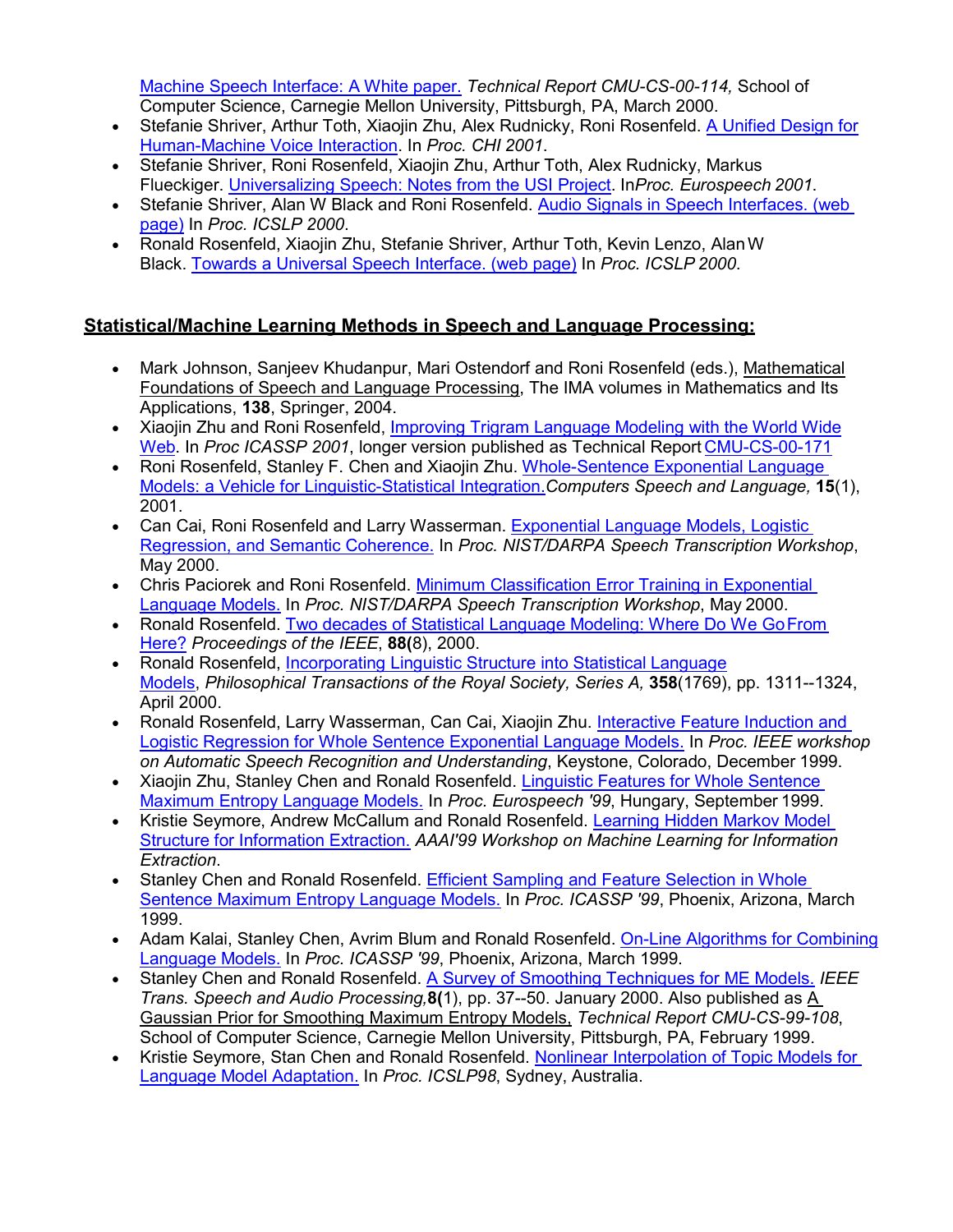- Andrew McCallum, Ronald Rosenfeld, Tom Mitchell and Andrew Ng. [Improving Text](http://www.cs.cmu.edu/%7Eroni/papers/hier-icml98.pdf) [Classification by Shrinkage in a Hierarchy of Classes.](http://www.cs.cmu.edu/%7Eroni/papers/hier-icml98.pdf) Intl. Conference on Machine Learning, ICML-98, July 1998.
- Stanley Chen, Kristie Seymore and Ronald Rosenfeld. [Topic Adaptation for Language Modeling](http://www.cs.cmu.edu/%7Eroni/papers/topic-icassp98.pdf) [using Unnormalized Exponential Models.](http://www.cs.cmu.edu/%7Eroni/papers/topic-icassp98.pdf) In *Proc. Int'l Conf. on Acoustics, Speech and Signal Processing,* Seattle, Washington, May 1998.
- Stanley Chen, Douglas Beeferman and Ronald Rosenfeld. [Evaluation Metrics for Language](http://www.cs.cmu.edu/%7Eroni/papers/eval-metrics-bntuw-9802.pdf) [Models.](http://www.cs.cmu.edu/%7Eroni/papers/eval-metrics-bntuw-9802.pdf) In *Proc. DARPA Broadcast News Transcription and Understanding Workshop (BNTUW)*, Lansdowne, Virginia, February 1998.
- K. Seymore, S. Chen, S.J. Doh, M. Eskenazi, E. Gouvea, B. Raj, M. Ravishankar, R. Rosenfeld, M. Siegler, R. Stern and E. Thayer. [The 1997 CMU Sphinx-3 English Broadcast News](http://cs.cmu.edu/%7Eroni/papers/Seymoreetal98.pdf) [Transcription System.](http://cs.cmu.edu/%7Eroni/papers/Seymoreetal98.pdf) In *Proc. DARPA Broadcast News Transcription and Understanding Workshop (BNTUW),*Lansdowne, Virginia, February 1998.
- Ronald Rosenfeld. [A Whole Sentence Maximum Entropy Language Model.](http://www.cs.cmu.edu/%7Eroni/papers/wsme-intro-IEEE-ASRU-9712.pdf) In *Proc. IEEE workshop on Automatic Speech Recognition and Understanding,* Santa Barbara, California, December 1997.
- Pierre Dupont and Ronald Rosenfeld. [Lattice Based Language Models.](http://www.cs.cmu.edu/%7Eroni/papers/lattice-TR-97-173.pdf) *Technical Report CMU-CS-97-173, School of Computer Science, Carnegie Mellon University,* Pittsburgh, PA, September 1997.
- Kristie Seymore and Ronald Rosenfeld. [Using Story Topics for Language](http://www.cs.cmu.edu/%7Eroni/papers/story-topic-eurospeech-97.pdf) Model [Adaptation.](http://www.cs.cmu.edu/%7Eroni/papers/story-topic-eurospeech-97.pdf) In *Proc. Eurospeech '97*, September 1997. Longer version published as Large-Scale Topic Detection and Language Model Adaptation, *Technical Report CMU-CS-97-152, School of Computer Science, Carnegie Mellon University*, Pittsburgh, PA, June 1997.
- Philip Clarkson and Ronald Rosenfeld. [Statistical Language Modeling using the CMU-Cambridge](http://www.cs.cmu.edu/%7Eroni/papers/SLM-TK-V2-eurospeech-97.pdf) [toolkit.](http://www.cs.cmu.edu/%7Eroni/papers/SLM-TK-V2-eurospeech-97.pdf) In *Proc. Eurospeech '97*, September 1997 (ELRA Best Student Paper Prize).
- Andreas Stolcke, Ciprian Chelba, David Engle, Victor Jimenez, Lidia Mangu, Harry [Structure and](http://www.cs.cmu.edu/%7Eroni/papers/dependency-LM-eurospeech-97.pdf) [Performance of a dependency language model.](http://www.cs.cmu.edu/%7Eroni/papers/dependency-LM-eurospeech-97.pdf) In *Proc. Eurospeech'97*, September 1997.
- Kristie Seymore, Stanley Chen, Maxine Eskenazi and Ronald Rosenfeld. [Language and](http://www.cs.cmu.edu/%7Eroni/papers/SeymoreChenEskenaziRosenfeld97.pdf) [Pronunciation Modeling in the CMU 1996 Hub 4 Evaluation.](http://www.cs.cmu.edu/%7Eroni/papers/SeymoreChenEskenaziRosenfeld97.pdf) In*Proc. ARPA Spoken Langauge Technology Workshop*, Chantilly, VA, February 1997.
- P. Placeway, S. Chen, M. Eskenazi, U. Jain, V. Parikh, B. Raj, M. Ravishankar, R. Rosenfeld, K. Seymore, M. Siegler, R. Stern and E. Thayer. [The 1996 Hub-4 Sphinx-3 System.](http://www.cs.cmu.edu/%7Eroni/papers/Placewayetal97.pdf) In *Proc. ARPA Spoken Language Technology Workshop*,Chantilly, VA, February 1997.
- Ronald Rosenfeld. [A Maximum Entropy Approach to Adaptive Statistical](http://www.cs.cmu.edu/%7Eroni/papers/me-csl-revised.pdf) Language [Modeling.](http://www.cs.cmu.edu/%7Eroni/papers/me-csl-revised.pdf) *Computer, Speech and Language*, **10**, 187--228, 1996 (*2001 award for Most Influential Paper in CSL in the Last 5 Years*. Longer version published as [Adaptive Statistical Language](http://www.cs.cmu.edu/%7Eroni/papers/me-thesis-TR-94-138.pdf) [Modeling: A Maximum Entropy Approach,](http://www.cs.cmu.edu/%7Eroni/papers/me-thesis-TR-94-138.pdf) *Ph.D. thesis, Computer Science Department, Carnegie Mellon University, TR CMU-CS-94-138*, April 1994.
- Kristie Seymore and Ronald Rosenfeld. [Scalable Backoff Language Models.](http://www.cs.cmu.edu/%7Eroni/papers/scalable-icslp-96.pdf) In *Proc. ICSLP'96*, Philadelphia, October 1996. Longer version published as Scalable Trigram Backoff Language [Models,](http://www.cs.cmu.edu/%7Eroni/papers/scalable-TR-96-139.pdf) *Technical Report CMU-CS-96-139, School of Computer Science, Carnegie Mellon University*, Pittsburgh, PA, May 1996.
- Lin Chase, Kristie Seymore and Roni Rosenfeld. Language Modeling for Large Vocabulary Conversational Speech Recognition. *Workshop on Large Vocabulary Conversational Speech Recognition,* Maritime Institue of Technology, Linthicum Heights, Maryland, April 29--May 1, 1996.
- Ronald Rosenfeld, Rajeev Agarwal, Bill Byrne, Rukmini Iyer, MarkLiberman, Liz Shriberg, Jack Unverferth, Dimitra Vergyri, EnriqueVidal. Error Analysis and Language Modeling for Conversational Speech: Team Report. In *Proceedings of the 1995 Language Modeling Workshop*, Johns Hopkins University, July--August 1995.
- Ronald Rosenfeld. [Optimizing Lexical and N-gram Coverage Via Judicious Use of Linguistic](http://www.cs.cmu.edu/%7Eroni/papers/vocov-eurospeech-95.pdf) [Data.](http://www.cs.cmu.edu/%7Eroni/papers/vocov-eurospeech-95.pdf) In *Proc. Eurospeech'95*, Madrid, Spain, September 1995.
- Ronald Rosenfeld. [An Impact Matrix for the 1994 CSR Hub Evaluation.](http://www.cs.cmu.edu/%7Eroni/papers/impact-matrix-SLT95.pdf) In *Proc. ARPA Spoken Language Technology Workshop,* Austin, TX, January 1995.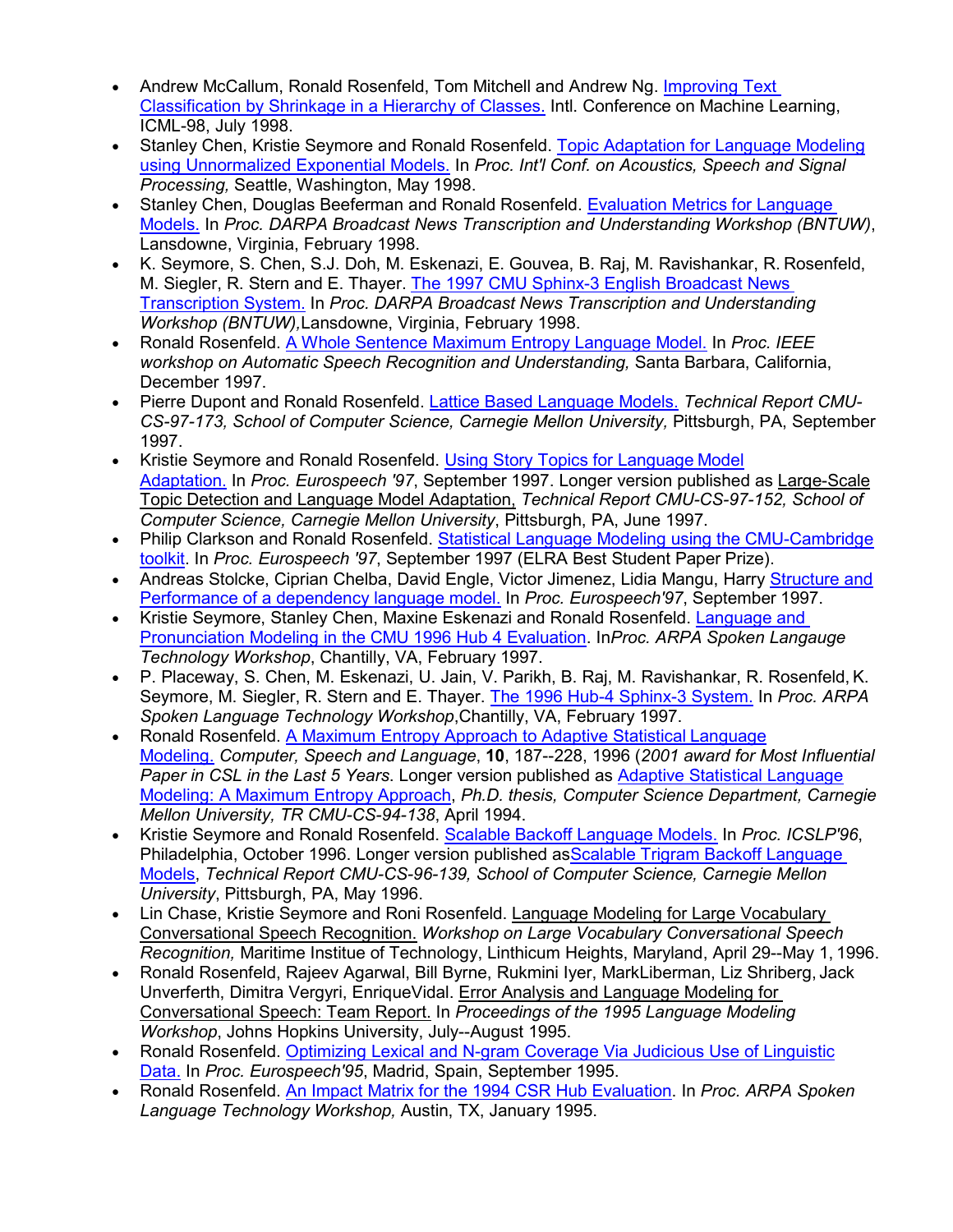- Ronald Rosenfeld. [The CMU Statistical Language Modeling Toolkit, and its use in the 1994 ARPA](http://www.cs.cmu.edu/%7Eroni/papers/SLM-TK-V1-SLT95.pdf) [CSR Evaluation.](http://www.cs.cmu.edu/%7Eroni/papers/SLM-TK-V1-SLT95.pdf) In *Proc. ARPA Spoken Language Technology Workshop,* Austin, TX, January 1995.
- L. Chase, R. Rosenfeld, A. Hauptmann, M. Ravishankar, E. Thayer, P.Placeway, R. Weide, C. Lu. [Improvements in Language, Lexical, and Phonetic Modeling in Sphinx-II.](http://cs.cmu.edu/%7Eroni/papers/ChaseEtAl95.pdf) In *Proc. ARPA Spoken Language Technology Workshop*, Austin, TX, January 1995.
- Lin Chase, Ron Rosenfeld, and Wayne Ward. [Error-Responsive Modifications to Speech](http://cs.cmu.edu/%7Eroni/papers/ChaseRosenfeldWard94.pdf) [Recognizers: Negative N-grams.](http://cs.cmu.edu/%7Eroni/papers/ChaseRosenfeldWard94.pdf) In *Proc. International Conference on Spoken Language Processing,* Yokohama, Japan, September 1994.
- M. Hwang, R. Rosenfeld, E. Thayer, R. Mosur, L. Chase, R. Weide, X. Huang, and F. Alleva. [Improving Speech-Recognition Performance via Phone-Dependent VQ Codebooks and](http://www.cs.cmu.edu/%7Eroni/papers/Hwangetal94.pdf) [Adaptive Language Models in SPHINX-II.](http://www.cs.cmu.edu/%7Eroni/papers/Hwangetal94.pdf) In *Proc. Int'l Conf. on Acoustics, Speech and Signal Processing,* Australia, April 1994.
- Ronald Rosenfeld. [A Hybrid Approach to Adaptive Statistical Language Modeling.](http://www.cs.cmu.edu/%7Eroni/papers/Rosenfeld94.pdf) In *Proc. ARPA Human Language Technology Workshop,* Plainsboro, NJ, March 1994.
- R. Rosenfeld, E. Thayer, R. Mosur, L. Chase, R. Weide, M. Hwang,X. Huang and F. Alleva. [Improved Acoustic and Adaptive Language Models for Continuous Speech](http://cs.cmu.edu/%7Eroni/papers/RosenfeldEtAl94.pdf) [Recognition.](http://cs.cmu.edu/%7Eroni/papers/RosenfeldEtAl94.pdf) In *Proc. ARPA Spoken Language Systems Workshop*, March 1994.
- Francis Kubala, Jerome Bellegarda, Jordan Cohen, Dave Pallett, Doug Paul, Mike Phillips, Raja Rajasekaran, Fred Richardson, Mike Riley, Roni Rosenfeld, Bob Roth, MitchWeintraub. [The Hub](http://www.cs.cmu.edu/%7Eroni/papers/Kubalaetal94.pdf) [and Spoke Paradigm for CSR Evaluation.](http://www.cs.cmu.edu/%7Eroni/papers/Kubalaetal94.pdf) In *Proc. ARPA Human Language Technology Workshop*, Plainsboro, NJ, March 1994.
- Chase, L., Mosur, R., and Rosenfeld, R. Language Model Adaptation in the CSR Evaluation. *ARPA Spoken Language Systems Workshop*, Plainsboro, NJ, March 1994.
- Ronald Rosenfeld. Modeling Long-Distance Linguistic Phenomena Within the Maximum Entropy Framework. Invited speaker at *IEEE Automatic Speech Recognition workshop*, Snowbird, UT, December 1993.
- Raymond Lau, Ronald Rosenfeld, and Salim Roukos. [Trigger-based Language Models: A](http://cs.cmu.edu/%7Eroni/papers/LauRosenfeldRoukos93.pdf) [Maximum Entropy Approach.](http://cs.cmu.edu/%7Eroni/papers/LauRosenfeldRoukos93.pdf) In *Proc. Int'l Conf. on Acoustics, Speech and Signal Processing*, Minneapolis, MN, April 1993.
- Raymond Lau, Ronald Rosenfeld, and Salim Roukos. [Adaptive Language Modeling Using the](http://www.cs.cmu.edu/%7Eroni/papers/LauRosenfeldRoukos93.pdf) [Maximum Entropy Principle.](http://www.cs.cmu.edu/%7Eroni/papers/LauRosenfeldRoukos93.pdf) In *Proc. ARPA Human Language Technology Workshop*, March 1993.
- Raymond Lau, Ronald Rosenfeld, and Salim Roukos. Building Scalable N-gram Language Models Using Maximum Likelihood Maximum Entropy N-gram models. *U.S. Patent 5,467,425*, February 1993.
- Xuedong Huang, Fil Alleva, Mei-Yuh Hwang, and Ronald Rosenfeld. [An Overview of the SPHINX-](http://www.cs.cmu.edu/%7Eroni/papers/HuangAllevaHwangRosenfeld93.pdf)[II Speech Recognition System.](http://www.cs.cmu.edu/%7Eroni/papers/HuangAllevaHwangRosenfeld93.pdf) In *Proc. ARPA Human Language Technology Workshop*, March 1993.
- Xuedong Huang, Fil Alleva, Mei-Yuh Hwang, Ronald Rosenfeld, and Rich Stern. The SPHINX-II system used in the DARPA 1992 evaluation. *DARPA Spoken Language Technology Workshop*, Boston, MA, January 1993.
- Ronald Rosenfeld. Adaptive Statistical Language Modeling: A Maximum Entropy Approach. *Ph.D. thesis proposal, Carnegie Mellon University*, October 1992.
- Ronald Rosenfeld, Xuedong Huang and Merrick Furst. [Exploiting Correlations Among Competing](http://cs.cmu.edu/%7Eroni/papers/RosenfeldHuangFurst92.pdf) [Models with Application to Large Vocabulary Speech Recognition.](http://cs.cmu.edu/%7Eroni/papers/RosenfeldHuangFurst92.pdf) In *Proc. Int'l Conf. on Acoustics, Speech and Signal Processing*, San Francisco, CA, March 1992.
- X.D. Huang, F. Alleva, H.W. Hon, M.Y. Hwang, K.F. Lee, and R. Rosenfeld. The SPHINX-II Speech Recognition System: An Overview. *Computer, Speech and Language*, **2**, pages 137-- 148, 1993. Also published as *Technical Report CMU-CS-92-112, School of Computer Science, Carnegie Mellon University*, Pittsburgh, PA, February, 1992.